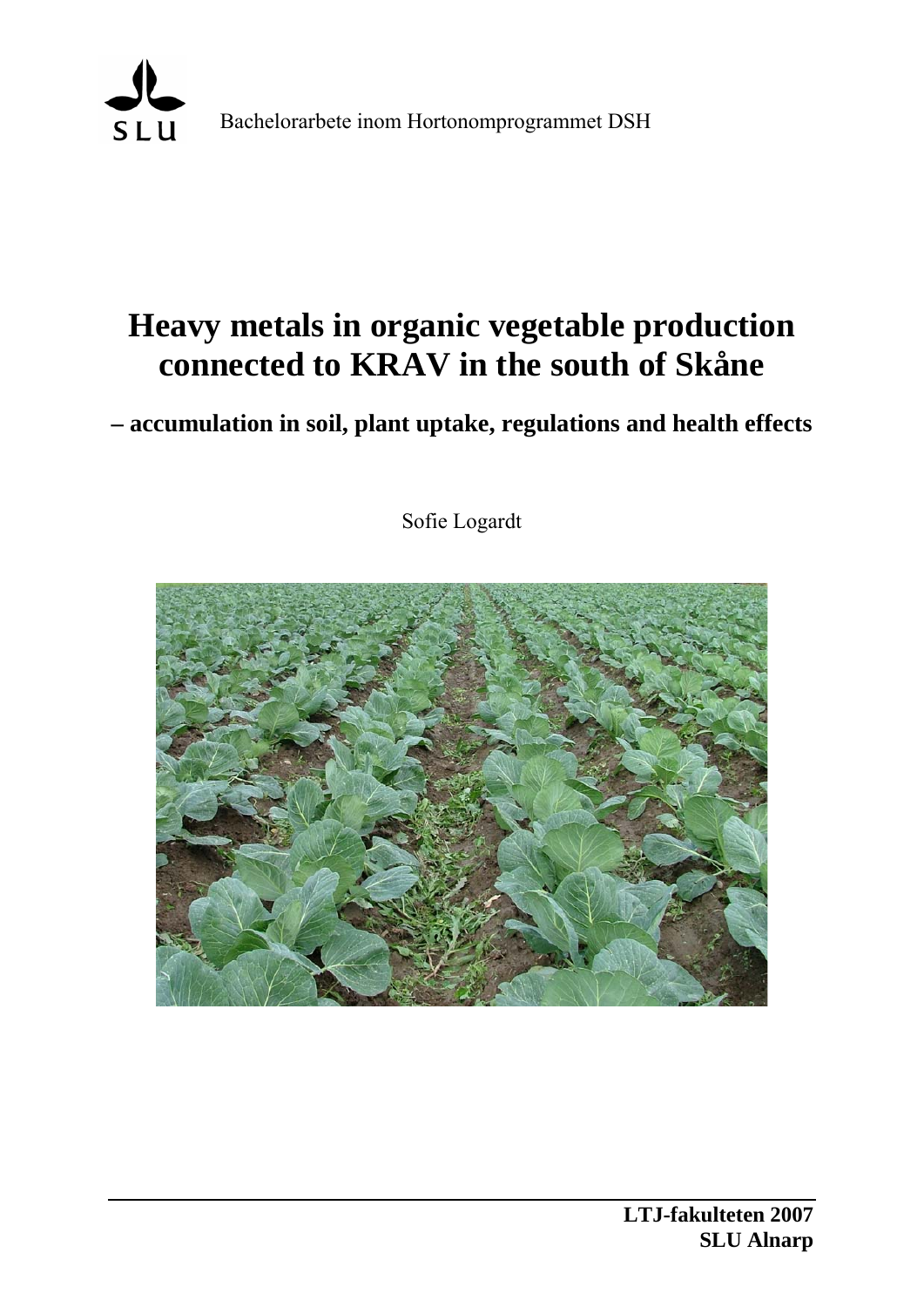## Foreword

This bachelor thesis is a part of the Danish-Swedish Horticultural Program and correspond 15 ects (10 poäng). The Danish-Swedish Horticultural Program (DSH) is a cooperation between the Swedish Agricultural University (SLU) and the Royal Veterinary and Agricultural Collage (KVL) in Copenhagen, Denmark, that started in 2001. The thesis is a part of a Bachelor degree in Horticulure corresponding 180 ects (120 poäng) and was written for the Department of Landscape Management and Horticultural Technology at Alnarp.

Anybody that has written a thesis knows that it can't be done without help from surrounding people so I want to take this opportunity and express my gratitude to the people that have contributed with their time, help and guidance. I want to thank the four growers that I interviewed for taking time to answer my question tough they were very busy with their spring activities. Many thanks also goes to the KRAV employers that I interview for their good humour and cooperation with contributing with information. A big thank you to my supervisor Angelika Blom for her patience and wisdom with helping me to find the right path with writing the thesis. Another thank you goes to my examiner for the inspiration to write this thesis and his input. Last but not least I want to thank my near and dear that have supported me and listened to all my enthusiasm and worries.

Sofie Logardt Alnarp 2007-06-27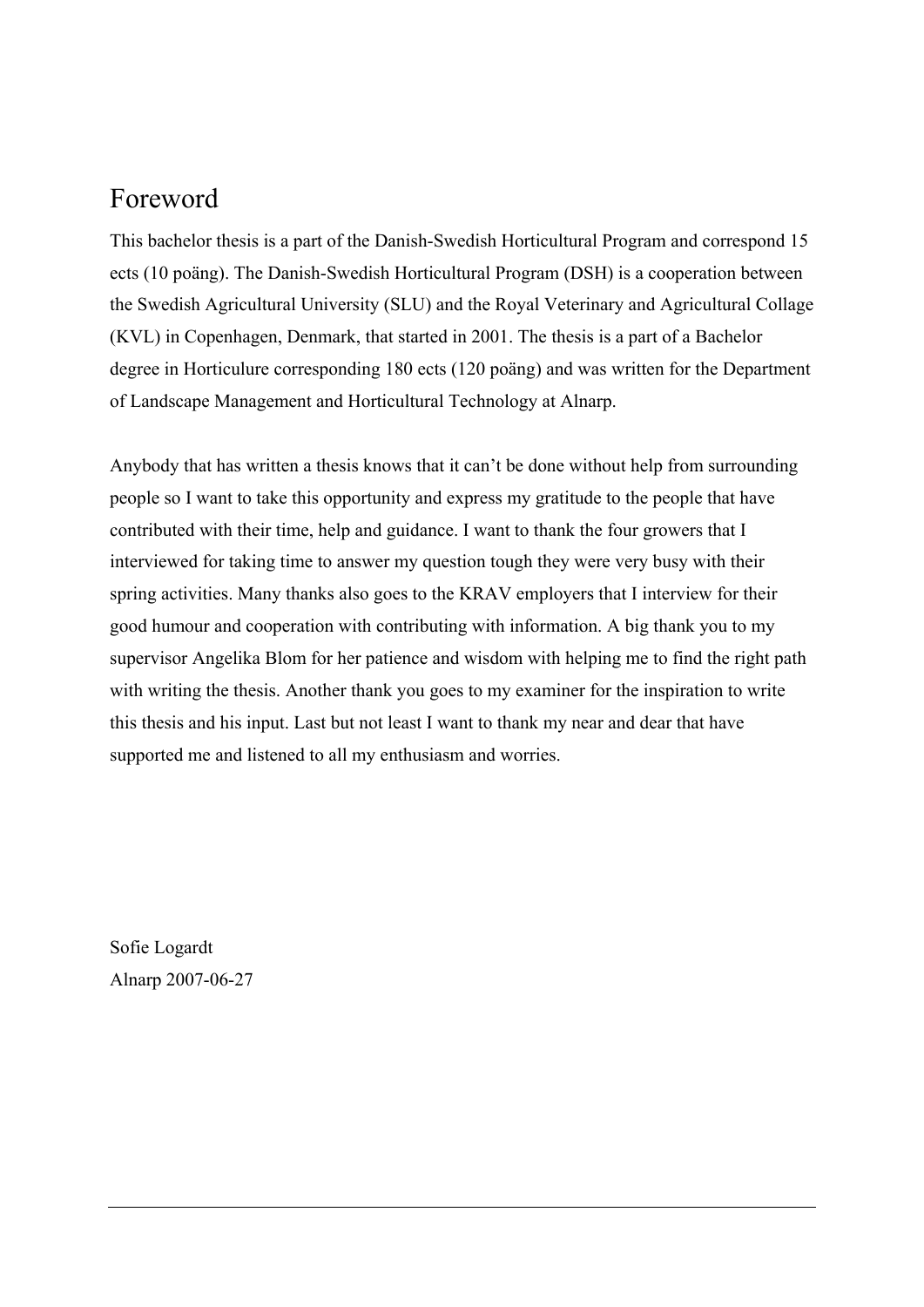## Summary

Heavy metals are substances that can contaminate our environment and damage our health. If one summarize the addition of heavy metals to the cultivated soil during the  $20<sup>th</sup>$  century. there can be seen that the content of cadmium has increased with 30%, mercury 45%, lead 15% and other heavy metals with one or a few percent. The aim with this thesis was to investigate how heavy metals are dealt with in organic vegetable production on open field to prevent them from accumulate in the soil and taken up by the plants. Focus was laid upon KRAV, one control-association for organic production in Sweden. Questions were asked if KRAV have any regulations or praxis to keep heavy metals that enter the cultivated soils at a minimum level, and what the KRAV-certified growers are doing to prevent the accumulation of heavy metals. To reach the aim seven interviews were made with four different growers connected to KRAV, two KRAV-controllers and one person responsible for the regulations at KRAV. KRAV have good and quite strict regulations on heavy metals. But from the interviews it showed that the growers who are the ones that should implement these regulations doesn't seem to be particularly aware of heavy metals and what cultural practices they should use to prevent them from accumulate in the soil and taken up by the plants. The interviews with the KRAV-controllers also showed that they have a low prioritizing of controlling the amount of heavy metals that are applied to the cultivated soils by fertilization and that KRAV's regulations on heavy metals are followed by the certified growers. However there were only four interviews done with KRAV-certified growers and they are all localised to Skåne so these results might not accurately reflect on all growers connected to KRAV in Sweden.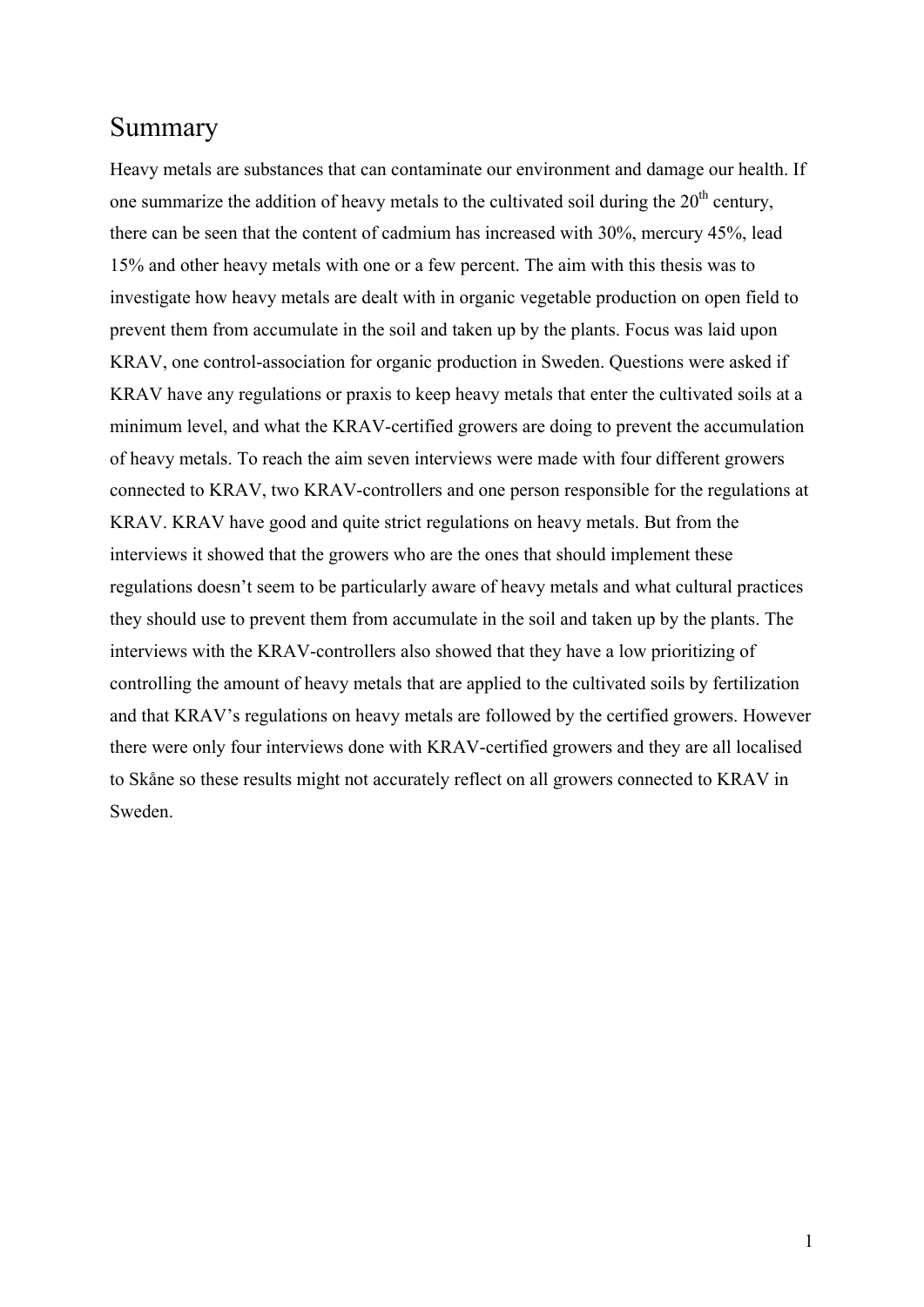## Table of contents

| 1.1              |                                                                               |  |  |  |
|------------------|-------------------------------------------------------------------------------|--|--|--|
| 1.2              |                                                                               |  |  |  |
| 1.3              |                                                                               |  |  |  |
| $\boldsymbol{2}$ |                                                                               |  |  |  |
| $3^{\circ}$      |                                                                               |  |  |  |
|                  |                                                                               |  |  |  |
| 4.1              |                                                                               |  |  |  |
| 4.1.1            |                                                                               |  |  |  |
| 4.2              |                                                                               |  |  |  |
| 4.2.1            |                                                                               |  |  |  |
| 4.2.2            |                                                                               |  |  |  |
| 4.2.3            |                                                                               |  |  |  |
| 4.2.4            |                                                                               |  |  |  |
| 5                |                                                                               |  |  |  |
| 5.1              |                                                                               |  |  |  |
| 5.2              |                                                                               |  |  |  |
| 5.3              |                                                                               |  |  |  |
| 5.4              |                                                                               |  |  |  |
| 5.5              |                                                                               |  |  |  |
| 5.6              |                                                                               |  |  |  |
| 5.7              |                                                                               |  |  |  |
| 6                |                                                                               |  |  |  |
| 6.1              |                                                                               |  |  |  |
| 6.1.1            | WHAT IS SAID ABOUT HEAVY METALS IN EU'S REGULATIONS ON ORGANIC PRODUCTION? 19 |  |  |  |
| 6.2              |                                                                               |  |  |  |
| 6.2.1            |                                                                               |  |  |  |
| 7                |                                                                               |  |  |  |
| 7.1              |                                                                               |  |  |  |
| 711              |                                                                               |  |  |  |
| 7.1.2            |                                                                               |  |  |  |
| 7.1.3            |                                                                               |  |  |  |
| 7.1.4            |                                                                               |  |  |  |
| 7.2              |                                                                               |  |  |  |
| 7.2.1            |                                                                               |  |  |  |
| 7.2.2            |                                                                               |  |  |  |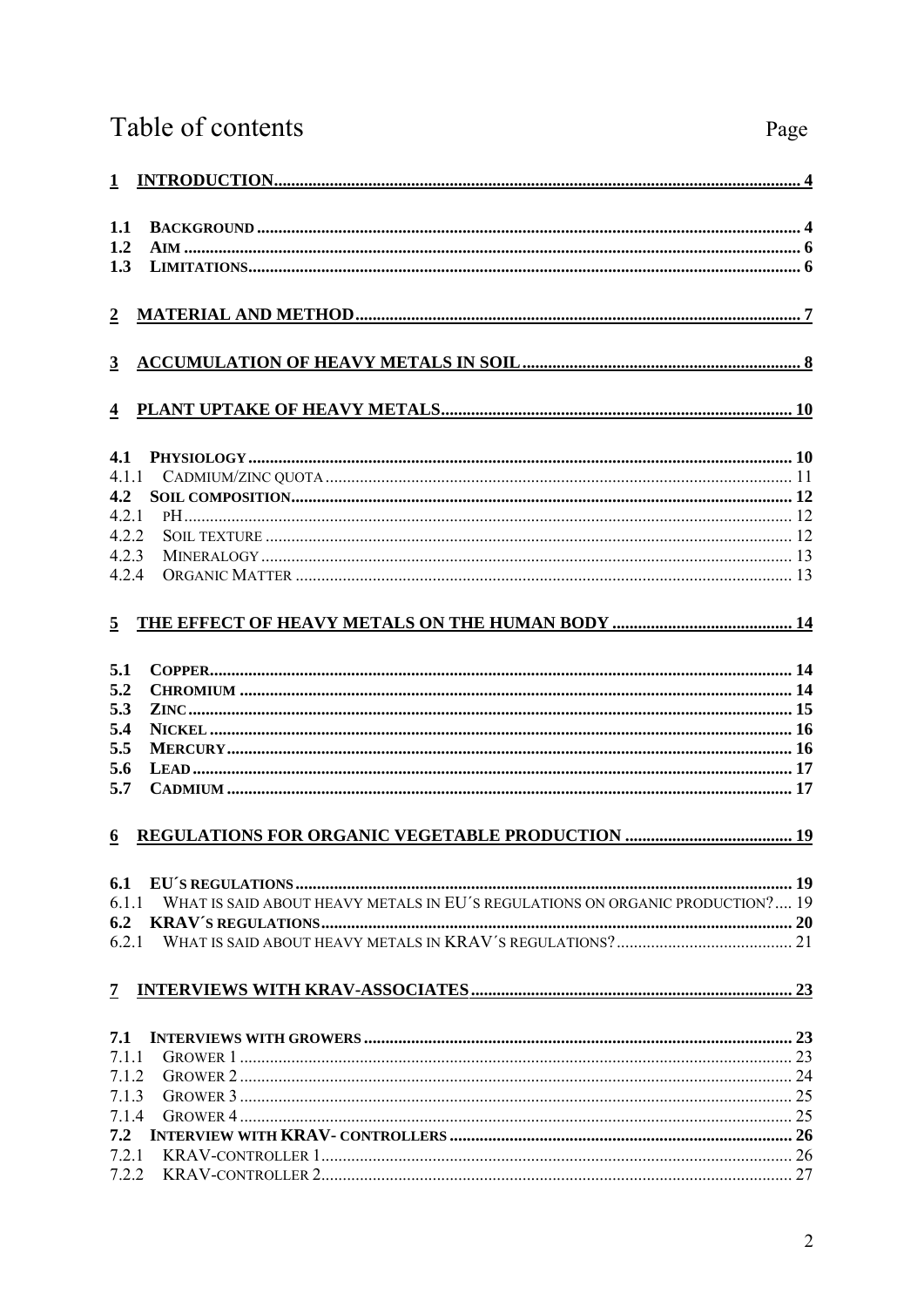| 11 |  |
|----|--|
|    |  |
|    |  |
|    |  |
|    |  |
|    |  |
|    |  |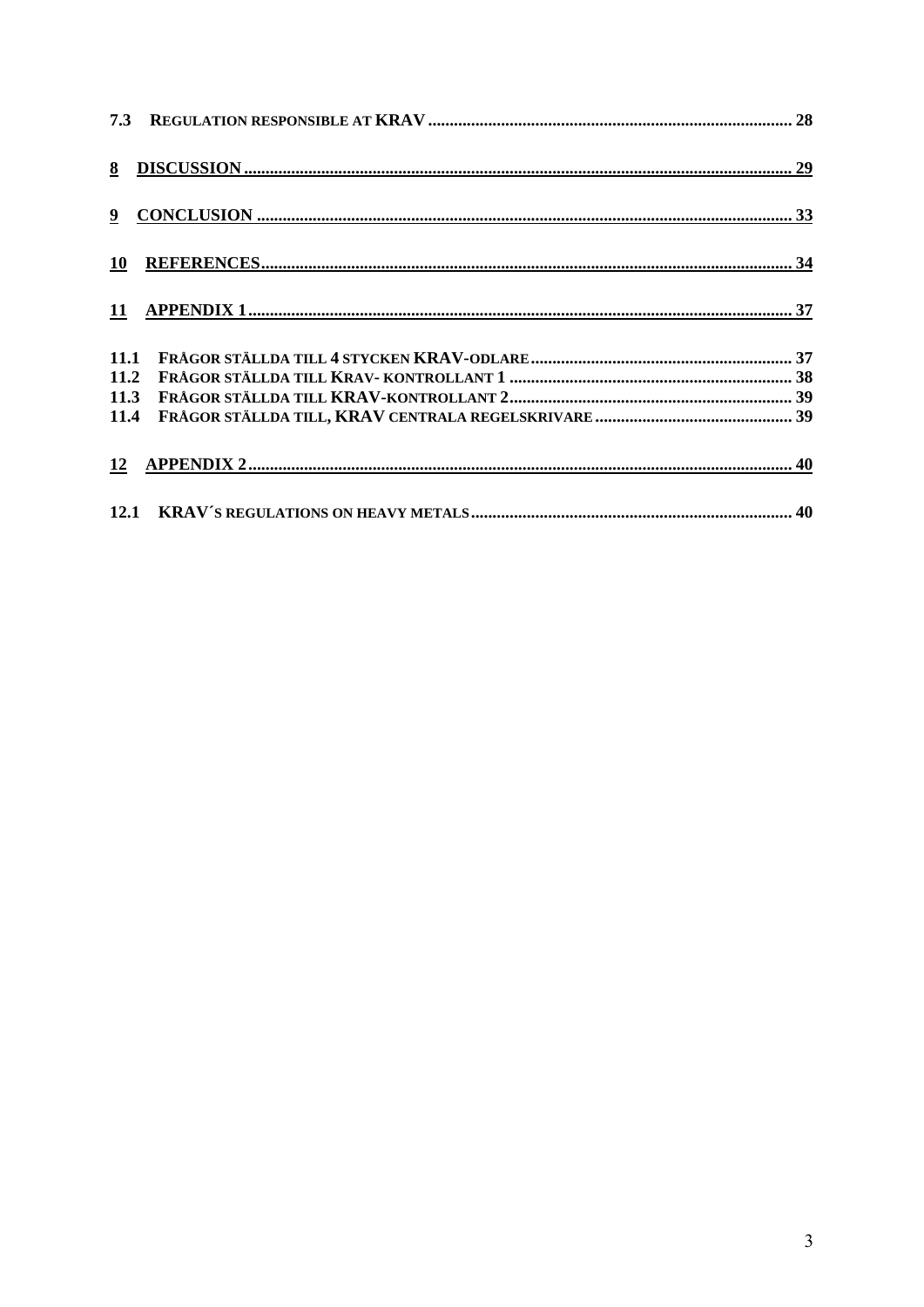## <span id="page-5-0"></span>1 Introduction

### *1.1 Background*

If one summarize the addition of heavy metals to the cultivated soil during the  $20<sup>th</sup>$  century, there can be seen that the content of cadmium has increased with 30%, mercury 45%, lead 15% and other heavy metals with one or a few percent (Pettersson, 1994a).

Heavy metals are substances that can contaminate our environment. Many of them are naturally occurring at low concentrations in the environment. Because of this a small contribution can have significant consequences. Some of the heavy metals are extremely toxic, or in the case of mercury, can be transformed into even more toxic forms. Heavy metals are widely used in industries and are present in many of our daily products. They are also present as contaminations in fossil fuels. Via combustion, industrial release, and waste products they can get an extensive coverage in the environment, both in high concentrations and at a big scale (Pettersson, 1994b).

The classic definition of a metal refers almost exclusively to the physical properties of the elemental state, e.g. ductility and electrical conductivity. Common terms to classify metals in bioenvironmental studies are 'trace metal', 'micro nutrient' and 'heavy metal'. The term heavy metal is often used to mean any metal with atomic number  $>20$ . Also a definition based on density (i.e.,  $>5-6$  g cm<sup>-3</sup>) is used (Davies, 1980).

Heavy metals are persistent and have ability to bioaccumulate in the flora and fauna. This has made the contamination of heavy metals a great concern in the environment and concerning human health. Some heavy metals, such as zinc and copper, are essential elements for many living creatures and are beneficial in right amounts. Higher amounts of such metals can damage metabolic activities and excessive amounts poison organisms (Kara et al., 2004). Many investigations done in Sweden the resent years have suggested that the population exposure to cadmium is increasing. This is of course alarming since the current exposure is near the level for minor changes in the kidneys function (tubular protein urea) beginning to appear (Bäcklin & Thuvander, 1999). Why the accumulation of heavy metals in the human body is so dangerous is that the only way metals can be eliminated from tissues are by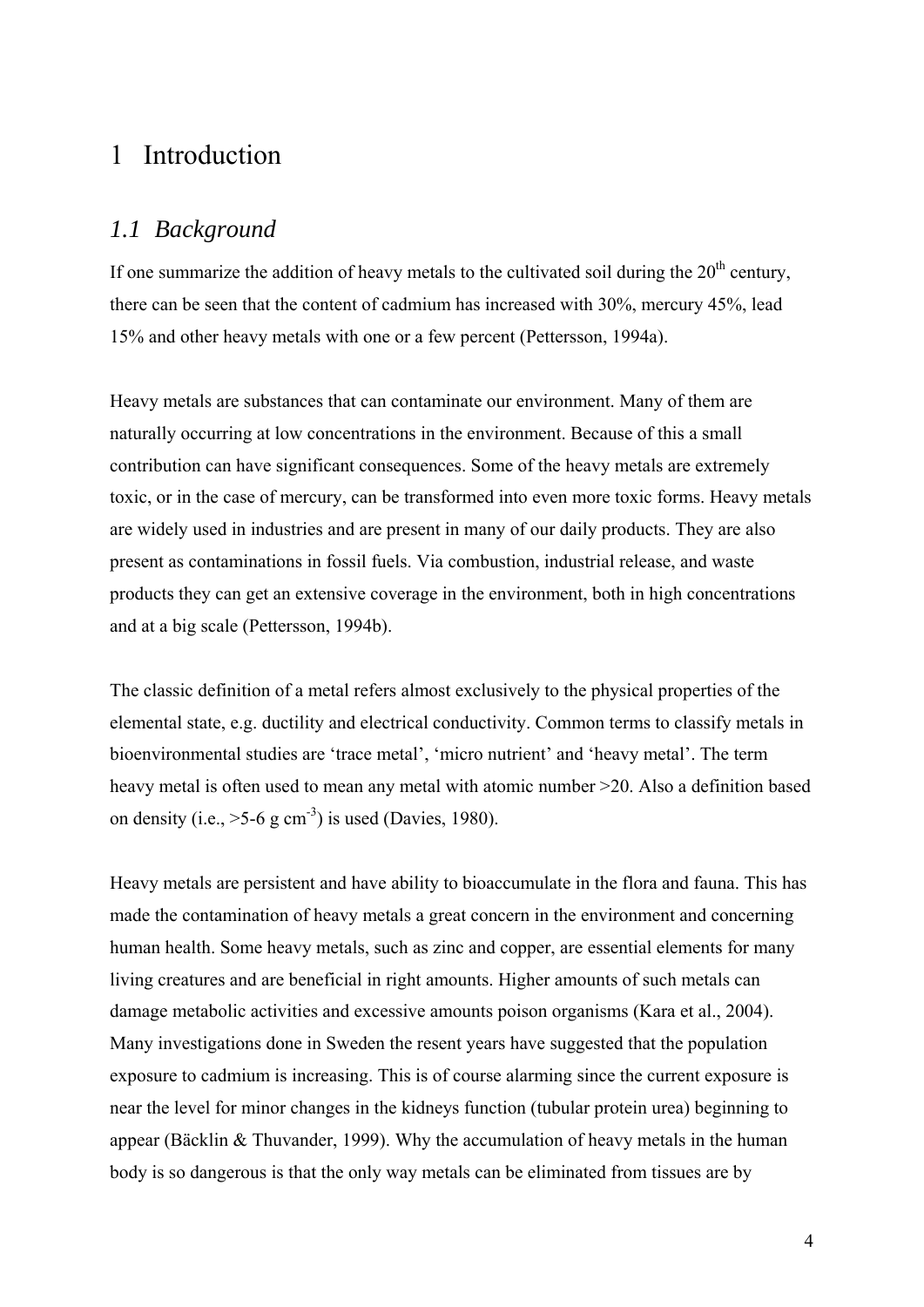excretion (Clarkson, 1986). Excretion is "the act or process of discharging waste matter from the blood, tissues, or organs". This is done through urine, faeces or sweat (Stedman's Medical Dictionary, 2002). Accumulation in tissue does not necessarily imply the occurrence of toxic effect since inactive complexes or storage depots are formed in the case of certain metals (Clarkson, 1986).

All of the heavy metals that are accumulated in the human body are mainly retrieved through consumption. Vegetables, root crops, cereals and offal are the ones that the most contribute to the accumulation of cadmium in the human body. For an average consumer one third of the intake of cadmium is retrieved through cereal products and another third through vegetables and root crops (Pettersson, 1994b).

Different production systems can be used in vegetable production. Organic production is one of these production systems. Organically grown, denote that the producer aim for a high degree of self-sufficiency and the use of renewable resources. Chemical pesticides and commercial fertilizers are not used at all in the production. The fertilization is done with natural fertilizers, green manuring, and with nitrogen fixating crops. For provisions to be called ecological within the EU the production must follow EU: s decree of ecological production, 2092/91, from 1991. EU: s regulations are minimum-regulations and over this minimum standard the rules differ from the different member-countries. KRAV, one of the control-association for ecological production in Sweden, have by the Swedish national food administration and the Swedish national board of agriculture been appointed to control organ for ecological products. As well as controlling the ecological production according to EU: s regulations, KRAV also control according to their own regulation system (Jörgensen, 2001).

KRAV:s business idea is to: … work for a sustainable development by making rules for organic production, control that they are followed and inform about the KRAV-lable. We make it possible for our customers to with a high credibility market controlled organic products that stands for, good animal welfare, good health and a social responsibility (KRAV´s-regulation, 2004).

> KRAV´s business idea in Swedish´: "*KRAV verkar för en hållbar utveckling genom att ta fram regler för ekologisk produktion, kontrollera att de efterlevs och*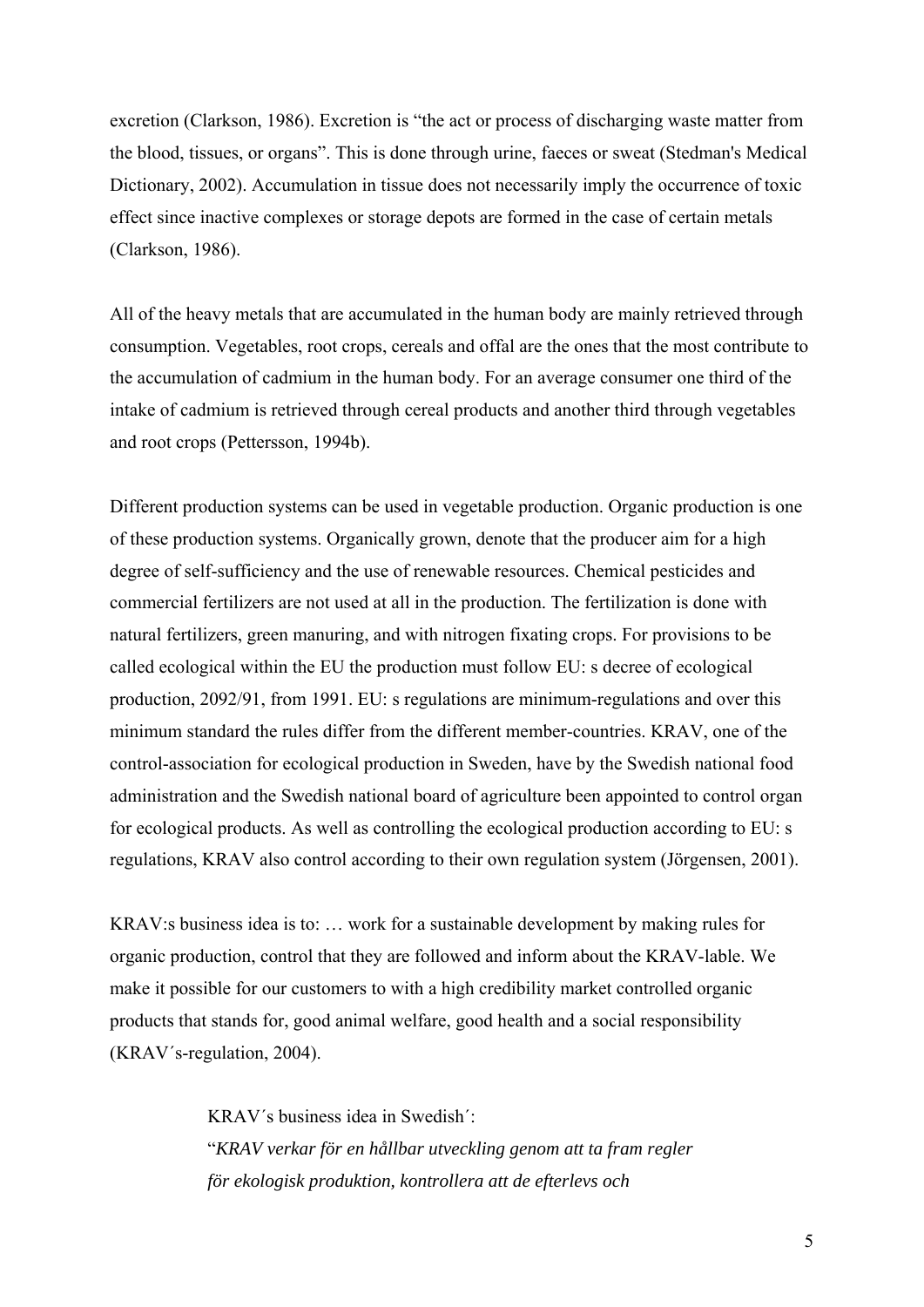<span id="page-7-0"></span>*informera om KRAV-märket. Vi möjliggör för våra kunder att med hög trovärdighet marknadsföra kontrollerade ekologiska produkter som står för, god djuromsorg, god hälsa och socialt ansvar. "*(KRAV´s regulation, 2004)

### *1.2 Aim*

The aim with this bachelor thesis is to see how KRAV relates to the possible accumulation of heavy metals in organically cultivated soils in a health aspect, if they have any regulations or praxis to keep heavy metals that enter the cultivated soils at a minimum level, and what the KRAV-certified growers are doing to prevent the accumulation of heavy metals.

Since EU´s regulations on organic production are the minimum regulations that all EU member states have to follow, these are also looked upon to see if they mention heavy metals. The aim was also to see why it's not favourable to have heavy metals accumulated in the soils, taken up by the plants and eventually consumed by humans.

### *1.3 Limitations*

The study was narrowed to growers located in the county of Skåne. All of the growers are connected to KRAV and have a production of vegetables or strawberries on open fields. There was no consideration made to the location of the production, gender or age of the grower, and the period of time they have been connected to KRAV.

Limitations were also made by narrowing down the number of heavy metals that are dealt with in this thesis. In KRAV's regulations lead, cadmium, copper, chrome, mercury, nickel and zinc are referred to as "heavy metals". In this project focus is lade upon cadmium and lead. This is because these metals can cause health hazards to the humans if consumed with excess, and are the largest problem with heavy metals in agriculture, especially cadmium.

Another limitation was set to only look upon heavy metal as a health risk to humans, not how heavy metals affect plants and animals.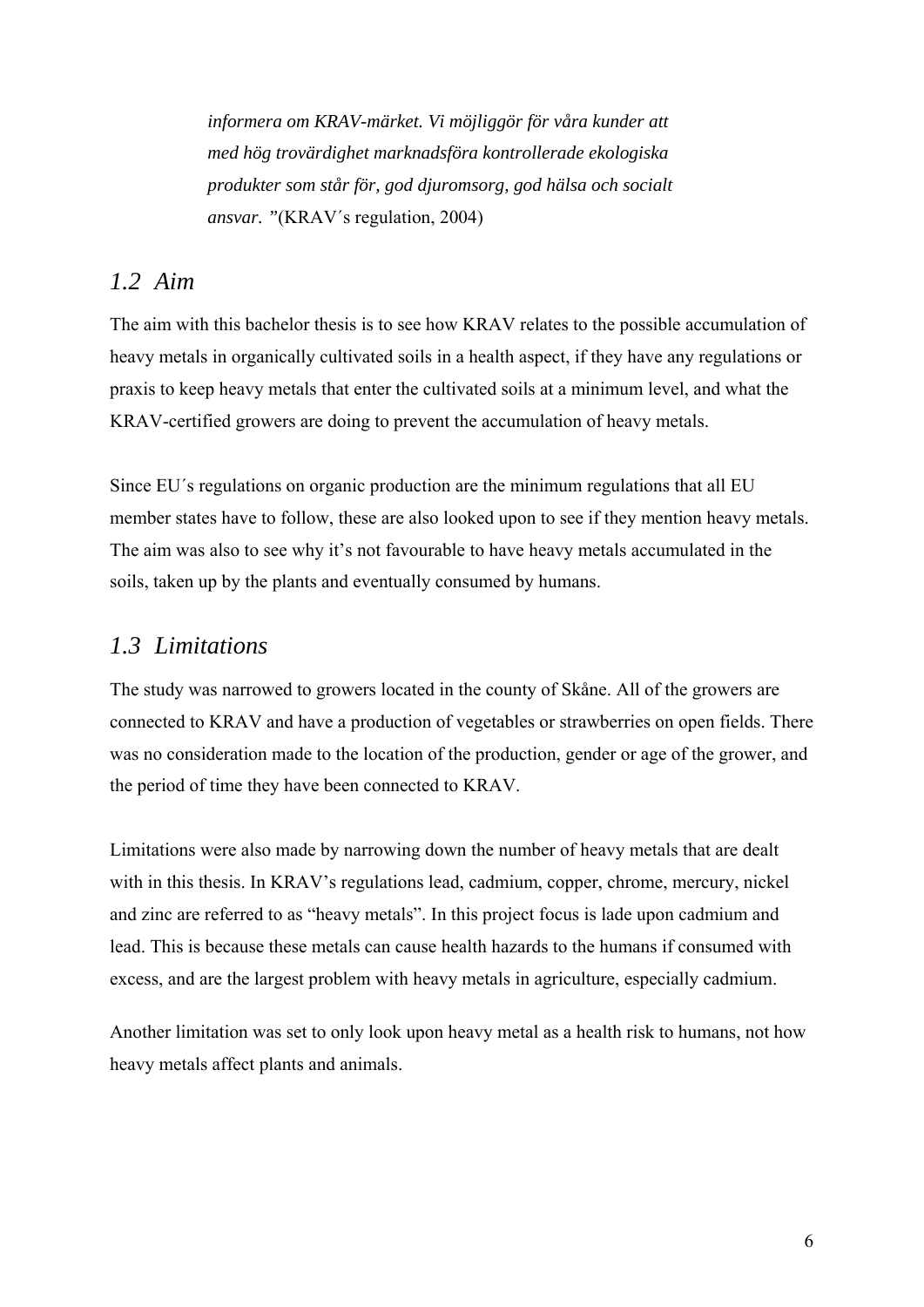## <span id="page-8-0"></span>2 Material and method

The investigation started in the spring of 2004 and finished in the spring of 2006 with a complementary interview with a KRAV-controller. Methods used was that a literature review were first made to find information about; why it's not favourable to have heavy metals in the production system and how does the heavy metals accumulate in the cultivated soils. Literature and research results were found from e.g. WebSPIRS databases Agricola, Agris, and CAB Abstracts, the Internet and the library at SLU, Alnarp. Some key words used in the literature search were heavy metals, vegetable production, health effects etc. When the literature review was done the questions fore the growers could be formulated from the knowledge achieved. The interviews were done in a qualitative method with 4 different growers connected to KRAV, two KRAV- controllers, and a central regulation writer at KRAV. The question asked can bee found in Appendix 1.

All of the growers participating in the interviews are situated in the county of Skåne. All of the growers are connected to KRAV and have a production of vegetables on open fields. For the growers discretion they will remain anonymous in this thesis. The controller for KRAV in Skåne was contacted to help find growers, located in Skåne, that had a production of vegetables on open fields. Then they were contacted and asked if they wanted to participate in the project. Since the project was written during the spring the interviews with the growers were mainly performed over the phone. It was only one of the growers that had the time for a personal interview.

When the interviews with the growers were finished it was easier to formulate the questions for the KRAV- controller and one person responsible for the regulations at KRAV (see Appendix 1). These interviews were also made over the phone. When these interviews and the literature review were done, it was found that information about how KRAV prioritized heavy metals, when controlling the growers, was missing. Because of this one more interview were done in the spring of 2006 with a KRAV-controller (see controller no.2). The questions asked can be found in Appendix 1.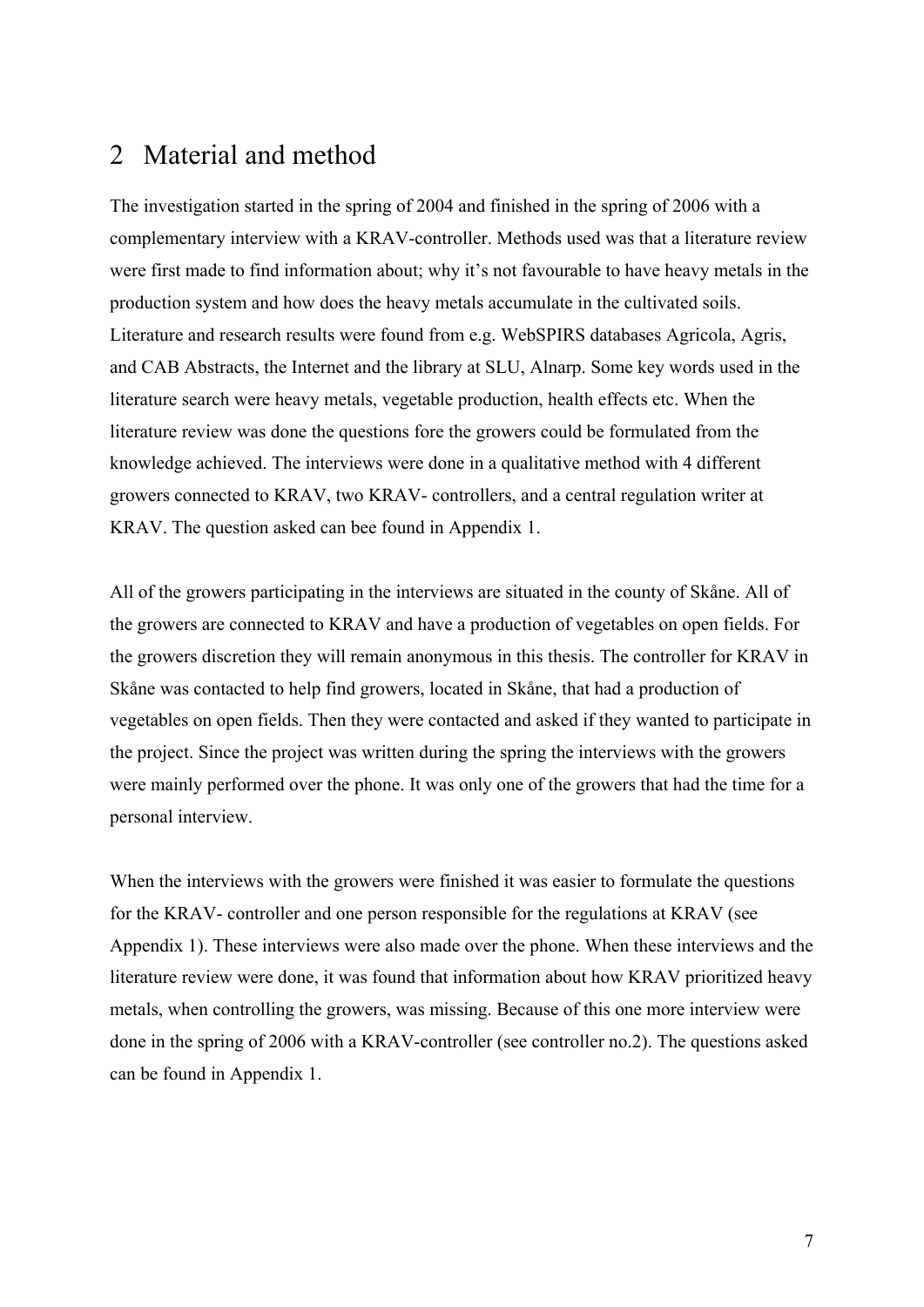## <span id="page-9-0"></span>3 Accumulation of heavy metals in soil

It is fortunate that most of the heavy metals in the soil is not easily absorbed by the plants and that they are not easily leached from the soil. However this immobility also makes them prone to accumulate in the soil (Brady & Weil, 2002). The accumulation of heavy metals to the cultivated soil during the  $20<sup>th</sup>$  century summarized, the content of cadmium has increased with 30%, mercury 45%, lead 15% and other heavy metals with one or a few percent (Pettersson, 1994a).

Heavy metals are one of the air pollutions that are transferred by the wind across the country borders (Bringmark, 1999). The soil works as a collector for the metals that are spread through air deposition or by other ways are added to the soil (Pettersson, 1994b). There are many sources from where heavy metals can accumulate in the soil (see *Table 1*), e.g. burning of fossil fuels, smelting, and other processing techniques is released into he atmosphere and can be carried for miles and later deposited on the vegetation and the soil (Brady & Weil, 2002).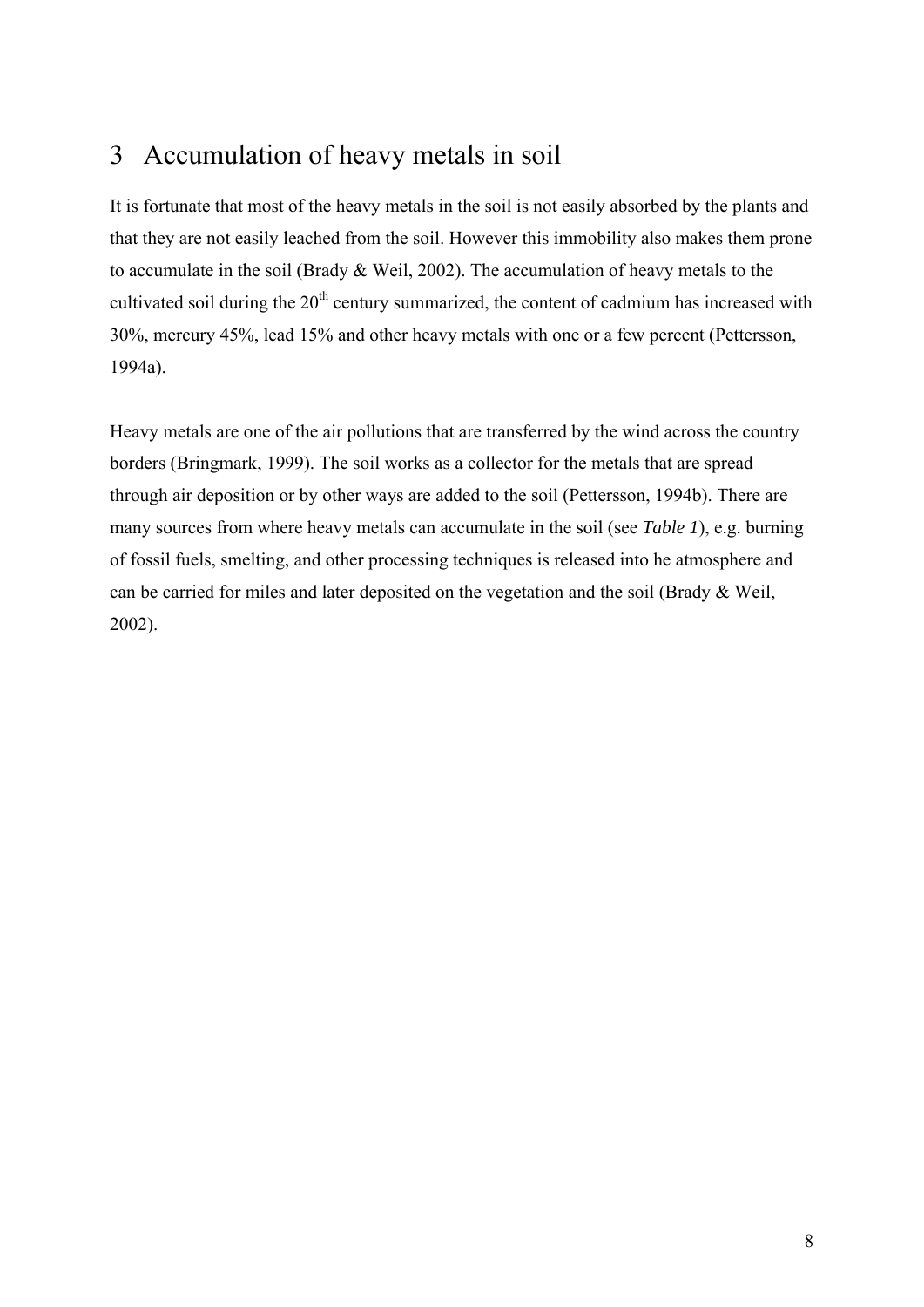**Table 1.** Sources of selected inorganic soil pollutants (Brady & Weil, 2002; Moolenaar, 1998 & Pettersson, 1994b)

| <b>Metal</b>    | Major uses and sources of soil contamination                                                                                     |
|-----------------|----------------------------------------------------------------------------------------------------------------------------------|
| Cadmium         | Electro plating, pigments for plastics and paints, plastic stabilizers,<br>batteries and phosphate fertilizers                   |
| <b>Chromium</b> | Stainless steel, chrome plated metals, pigments, refractory brick<br>manufacturer, and leather tanning                           |
| Copper          | Mine tailings, fly ash, wind-blown copper containing dust, water pipes,<br>fertilizers and copper-containing fungicidal sprays   |
| Lead            | Combustion of oil, gasoline, and coal; iron and steel production; solder in<br>water pipes; paint pigment and seed disinfectants |
| <b>Mercury</b>  | Catalysts for synthetic polymers, metallurgy, thermometers and<br>pesticides                                                     |
| <b>Nickel</b>   | Combustion of coal, gasoline, and oil; alloy manufacture; electroplating;<br>batteries; and mining                               |
| Zinc            | Galvanized iron and steel, alloys, batteries, brass, rubber manufacture,<br>mining and old tires                                 |

In Sweden there is a significant variation in the amount of heavy metals in the south of Sweden and in the north of Sweden, being high in the south and low in the north. This points to that pollutions from other countries can be transported long distances with the wind (Bergbäck, 1996). Lead is one of the heavy metals which main source of accumulation in soil is by air deposition (Pettersson, 1994b).

Other ways of heavy metals to accumulating in the cultivated soil can be through farmyard manure. This is because of the mineral fodder that is given to the animals or the oxidation of the stable interior (Eriksson, 1992 & Andersson 1999). The consequence is an excess supply compare to the withdrawal of the yield at the same area (Andersson, 1999).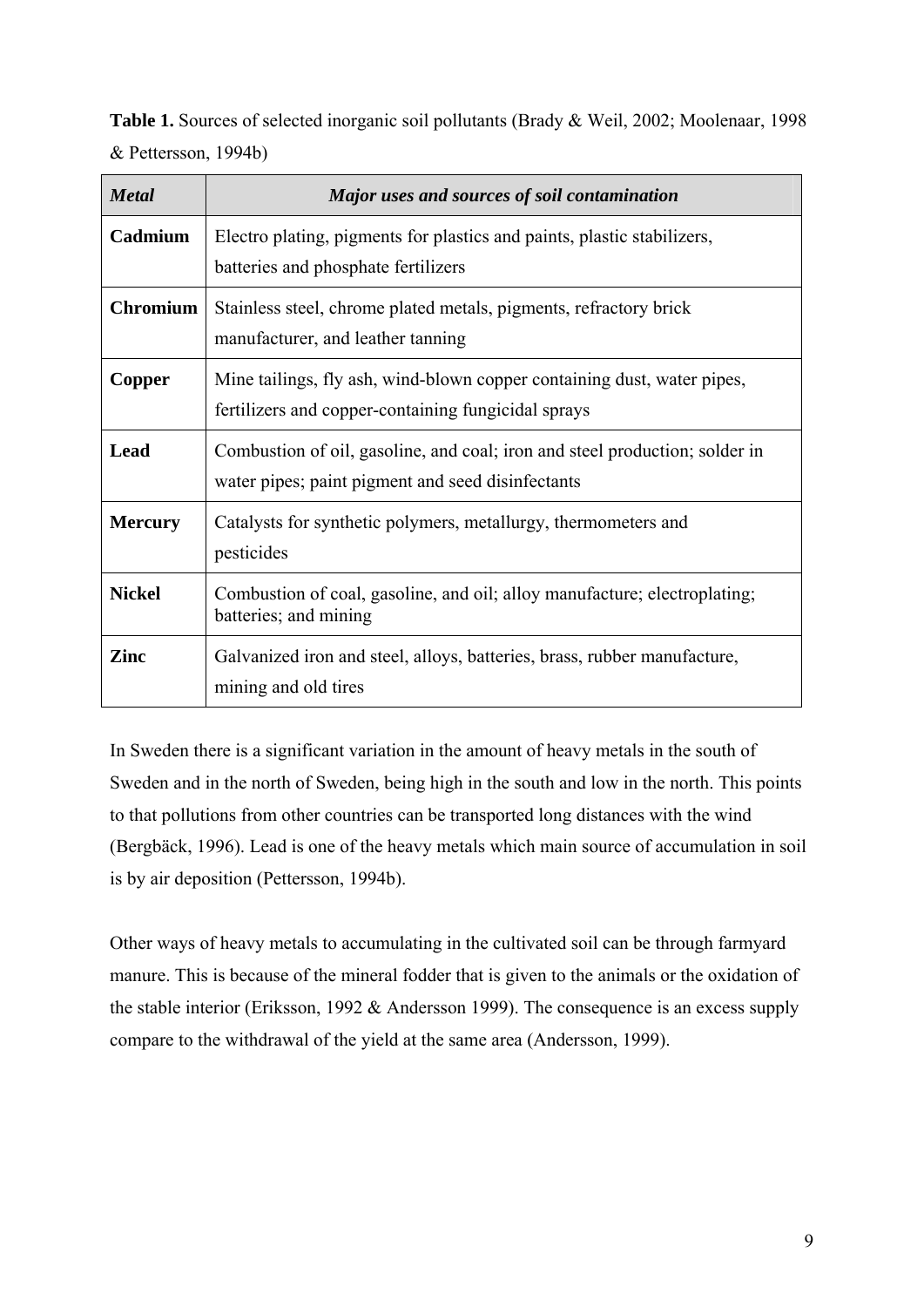## <span id="page-11-0"></span>4 Plant uptake of heavy metals

## *4.1 Physiology*

Different plant species has different ability to take up heavy metals, even within the same species you can find differences between cultivars. In table 2 the content of cadmium in different plant species can be seen. (Pettersson, 1994b).

Table 2. Normal occurring cadmium-content,  $\mu$ g/kg dry matter, in different plant species (Pettersson, 1994b)

| <b>Plant species</b>    | Average cadmium content $\mu$ g/kg DM |
|-------------------------|---------------------------------------|
| <b>Salad</b>            | 8                                     |
| <b>Carrot</b>           | 22                                    |
| <b>Potato</b>           | 17                                    |
| <b>Apple</b>            | $\leq$ 1                              |
| <b>Strawberries</b>     | 8                                     |
| Sunflower seeds, peeled | 380                                   |
| <b>Autumn</b> wheat     | 60                                    |
| Oat                     | 40                                    |
| <b>Barley</b>           | 20                                    |
| <b>Rye</b>              | 15                                    |

One factor of heavy metal uptake by he plants is the distance the metal is transported in the plant. To take cadmium as an example; as cadmium is transported through the plant it is left in the transportation route. How this is reflected in the final content can bee seen in *figure 1*. (Pettersson, 1994b).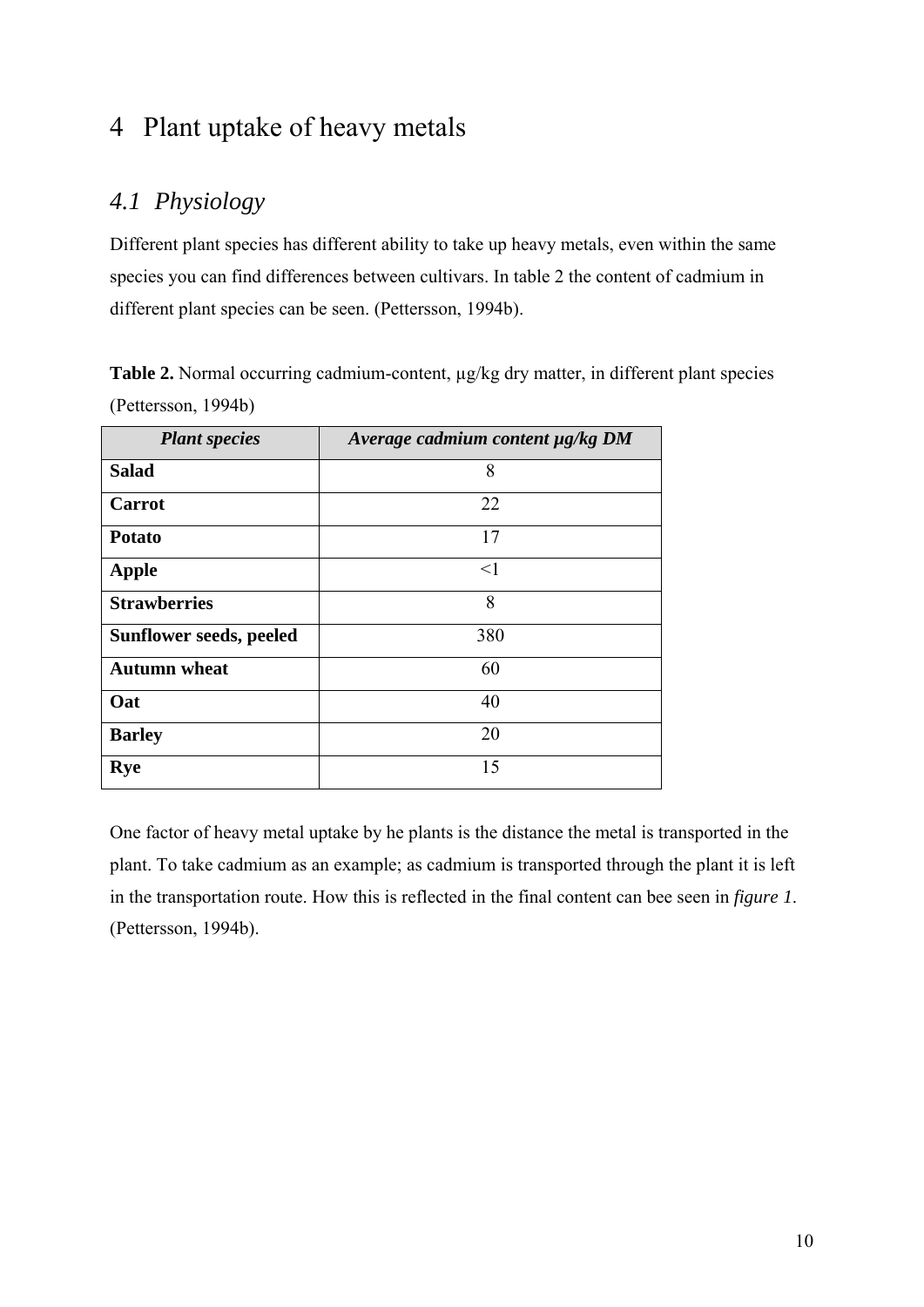<span id="page-12-0"></span>

**Figure 1.** The approximate amounts of cadmium, mg/kg dry matter, in different parts of a wheat plant (Pettersson, 1994b).

The type of tissue that dominates the edible parts of the plant is also of significance. The grain shell has normally higher amounts of heavy metal than the grained flower. The root of a plant contains higher amounts than the stem, which has higher amount than leaves and fruits. Fruits have generally low amounts of heavy metals if they not have been contaminated through air deposition (Pettersson, 1994b).

As plants take up essential nutrients, such as nitrogen, phosphorous and potassium, they also accumulate metals such as lead and cadmium (Ismail, 2005). Cadmium has some similarities with Zn, and is able to mimic Zn that is an essential element. Because of this ability can cadmium replace Zn in the uptake and metabolic functions of the plant (Moolenaar, 1998).

#### *4.1.1 Cadmium/zinc quota*

Cadmium and zinc are mutually antagonistic when taken up by the plant roots. This means that the plants take up less cadmium if the zinc content is high (Eriksson, 1990). Chaney & Ryan (1994) state 70 mg Cd  $kg^{-1}$  DM as a guideline for determining the risk of to high values of Cd in the food-chain in a protection perspective. According to the authors this amount cannot be take up by the plant no matter how high the Cd-content is in the soil, if the Cd/Zn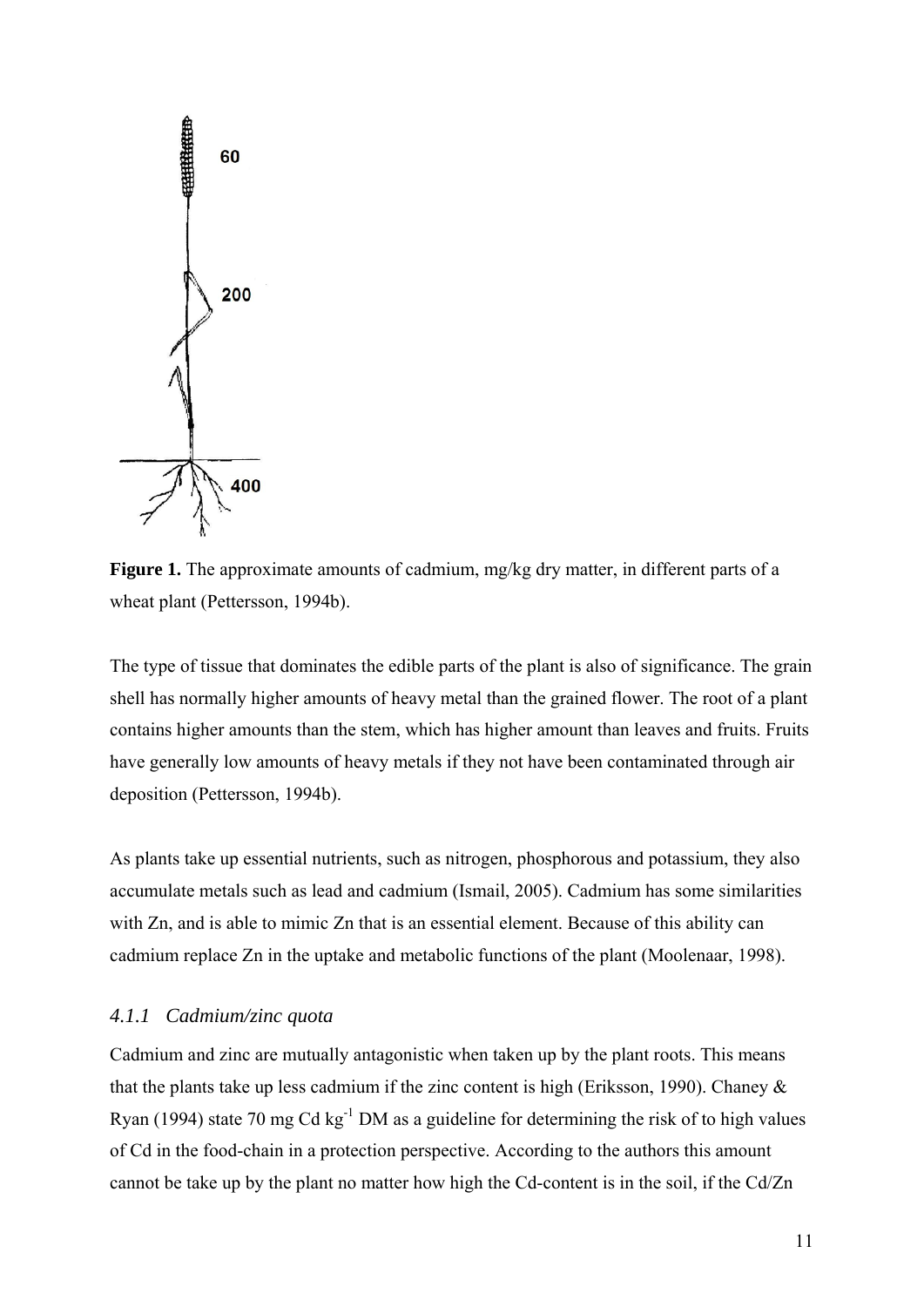<span id="page-13-0"></span>quota is lower than 0,015. Even if a low quota is sustained still the Cd-uptake in the crop increases generally with the amount of cadmium in the soil, but if the zinc-content increases at the same amount the risk of the cadmium level reaching toxic levels in the crop is demolished. In Sweden the risk of getting a Cd/Zn quota lower than 0,015 is very small since the soils generally have a higher quota (Eriksson et al, 1996).

### *4.2 Soil composition*

Plants ability to take up heavy metals is sharply correlated to the free metal ion activity or solubility in the soil (McBride, 2002). In a study made by François et al. (2003) they found that areas with similar contents of heavy metals hade different solubility values, suggesting that heavy metal solubility is dependent on soil properties rather than the total content of heavy metals in the soil. Factors that influence the bioavailability are the soils pH, soil texture, mineralogy and organic matter content (McBride, 2002).

### *4.2.1 pH*

The soils pH is the main factor affecting the mobility and bioavailability of heavy metals (Ismail et al., 2005). Most of the heavy metals are rendered less mobile and less available for plants to take up if the pH of the soil is kept near neutral or above. At these pH levels the heavy metals are generally bound to soil elements and are not easily available to the plants. The lower the pH of the soil the smaller the adsorption of heavy metals is, making them more soluble. This is however not true for hexavalent chromium which is soluble in a wide range of pH conditions (Brady  $\&$  Weil, 2002). Soils with generally high pH values are soils with high lime content. Low pH values are generally connected to large granulated soils, high amounts of precipitation and high contents of humus (Ericsson et al, 1997).

#### *4.2.2 Soil texture*

1

Soils containing smaller particles have the ability to bind heavy metals better than soils with larger particles. This renders the clay soils to accumulate more heavy metals than sandy soils. However the heavy metals in the sandy soils are more soluble and therefore more available to the plants. In sandy soils it is mainly the humus content that binds the metals<sup>[1](#page-13-1)</sup>.

<span id="page-13-1"></span><sup>1</sup> **Eriksson, J**. **(2006)** universitetslekor på instutionen för Markvetenskap, SLU, Ultuna. Personal communication 2006-05-18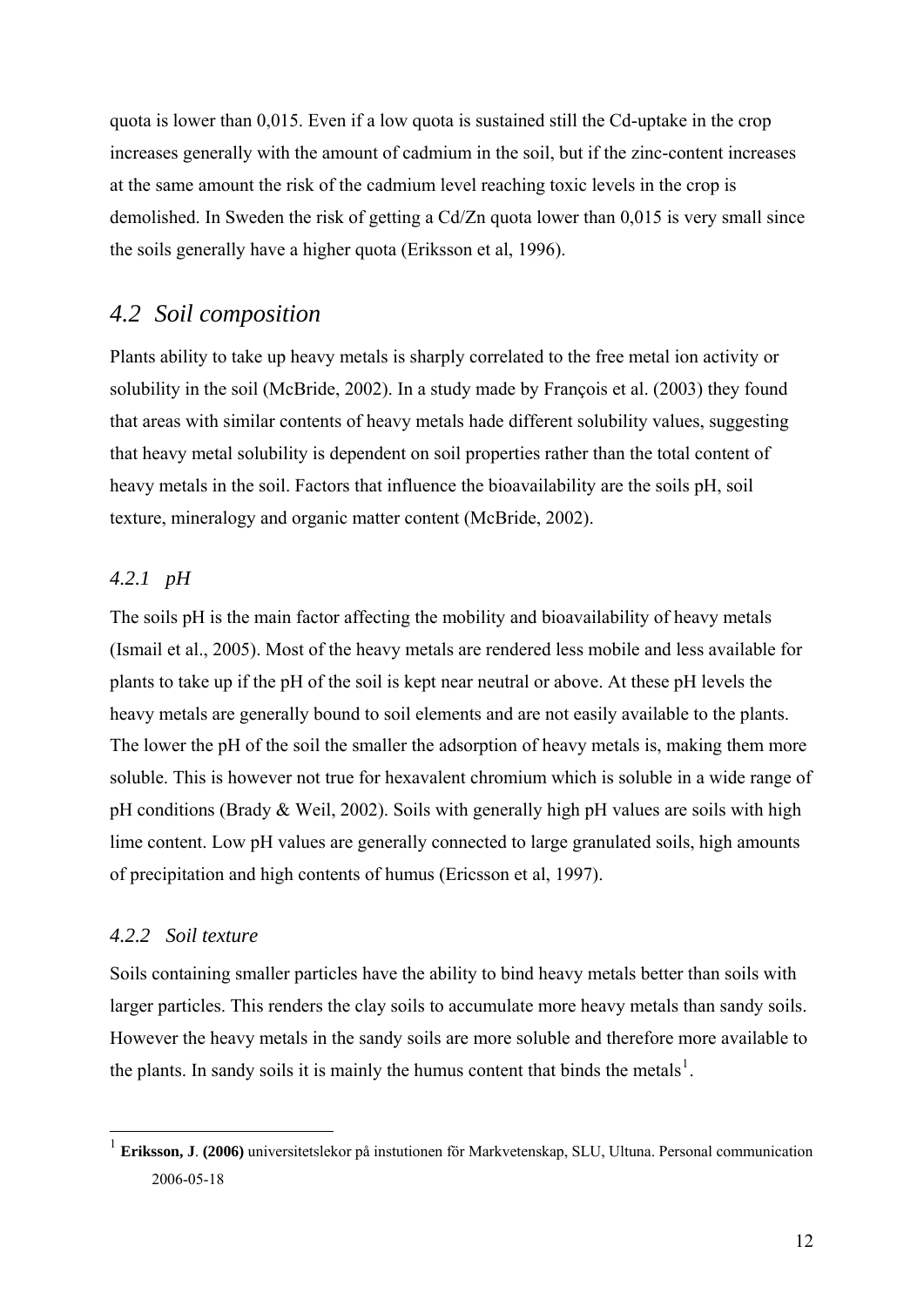#### <span id="page-14-0"></span>*4.2.3 Mineralogy*

The amount of heavy metals present in the soil is but to contamination from outer sources also correlated with the original material of the soil. For example, the highest concentrations of cadmium can be found in areas with a high amount of alum shale in the soil. High amounts of heavy metals in the plough layer is often correlated with high amounts in the subsoil, this indicates that the original material of the soil determines the geographic patterns in the plough layer. Mercury on the other hand, is strongly bound to organic material and there by show a strong correlation with the content of humus in the soil. (Eriksson et al, 1997).

#### *4.2.4 Organic Matter*

Organic matter makes strong complexes with heavy metals. Solid organic matter is for example able to hold metals in the solid phase of the soil. As organic materials influence the binding of heavy metals in soil, it may also affect plant uptake (Arnesen & Singh, 1998). Active solid organic matter is also quite effective in reducing the soluble and toxic hexavalent chromium (CrVI) to the more stable and less toxic form of trivalent chromium (CrIII) (Brady & Weil, 2002). However amendment with organic matter may change the soil pH to more acid and thereby indirect influence the bioavailability of metals to be more prone (Arnesen & Singh, 1998). In a study made by Arnesen and Singh (1998) they found that metals that bound to the organic matter the first year it was applied to soil were probably released as the organic matter decomposed in the following years. They also fund that for some metals such as copper and zinc, application of organic matter may even have increased their plant availability. In some soils such as peat soil the application of organic matter does not seem to reduce the plant availability of heavy metals.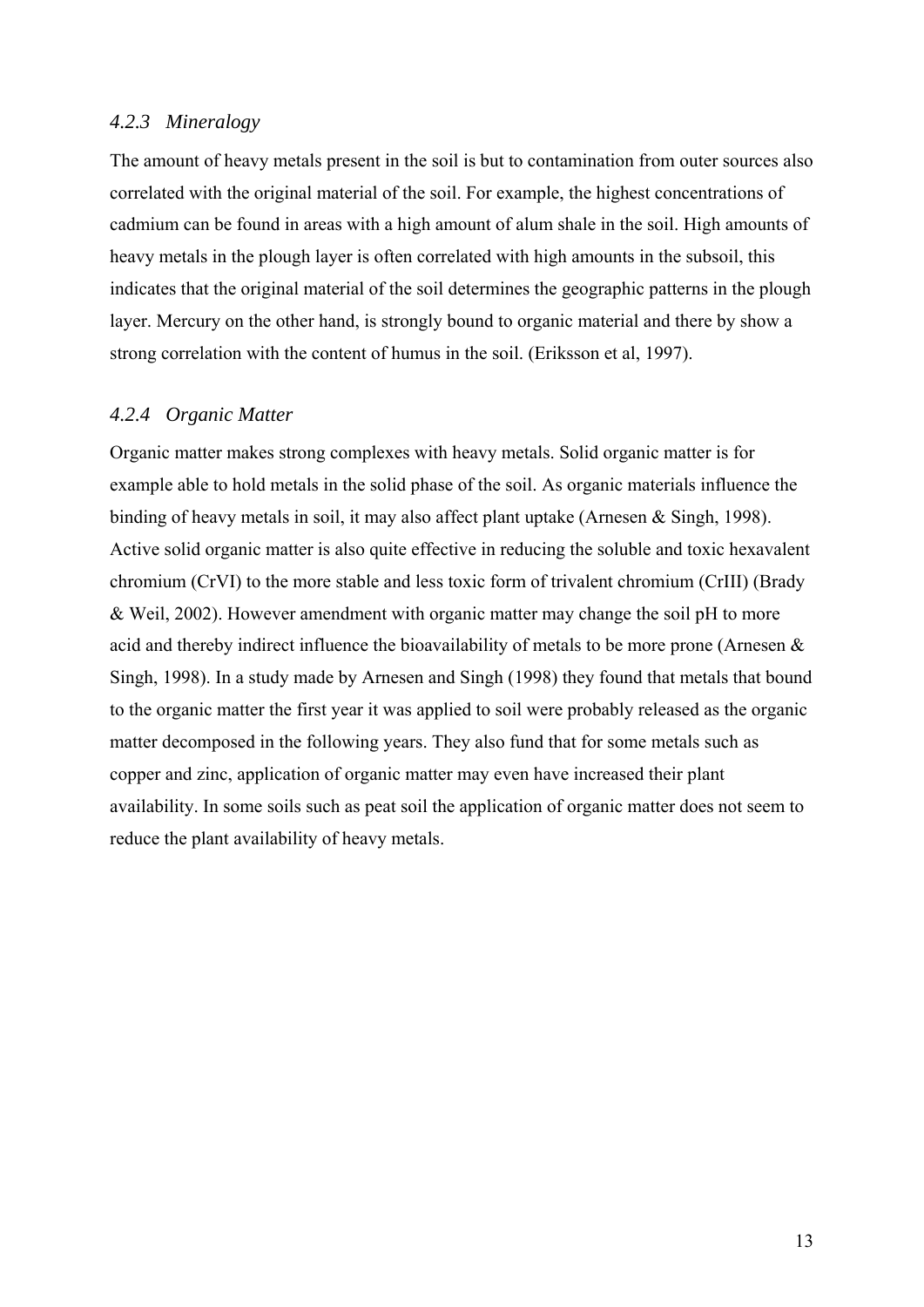## <span id="page-15-0"></span>5 The effect of heavy metals on the human body

## *5.1 Copper*

Copper is an essential element to all living organisms, and because of that both deficiency and excess have consequence for the integrity of biochemical functions. The main biological role of copper is as an ingredient, normally in the prosthetic group, of oxidising enzymes which are important in oxidation-reduction processes (Moolenaar, 1998).

Copper is highly toxic when in excess (de Bie et al., 2005). Even small amounts of copper, such as the dose contained in drinking water, could lead to toxic effects. These small amounts of copper can cause nausea (Hotz et al., 2003). When copper is consumed in excess it can have a variety of symptoms such as mental diseases, learning disabilities, behaviour problems, tiredness, muscle and joint pain, irritability, depression, nervousness and fatigue. It has also been found that premature wrinkling of the skin is related to excess consumption of copper (Campbell, 2001).

Copper deficiency on the other hand may contribute to week blood vessels (aneurism), an enlarged heart, elevated cholesterol, gout, hyperactivity, emotional disturbance and depressed dopamine levels. A shortage of dopamine may result in defects related to multiple sclerosis (MS) and Parkinson's disease (Campbell, 2001). Copper deficiency can also cause an irondeficiency-type of anaemia (Aaseth & Norseth, 1986).

## *5.2 Chromium*

Chromium is an essential nutrient to the human body as it is required to promote the action of insulin for the utilization of sugars, proteins and fats. Chromium is a naturally occurring heavy metal that is found in the environment as trivalent, Cr(III) and hexavalent, Cr(VI) forms, where Cr(VI) is responsible for most of the toxic actions (Shrivastava et al., 2002).

A high dose of chromium and long term exposure can give rise to various, cytotoxic and genotoxic reactions that affect the immune system and may result in immuno-stimulation or immuno-suppression. Occupational exposure to chromium is manly through inhalation and non-occupational exposure is mainly through consumption. Chromium is very toxic when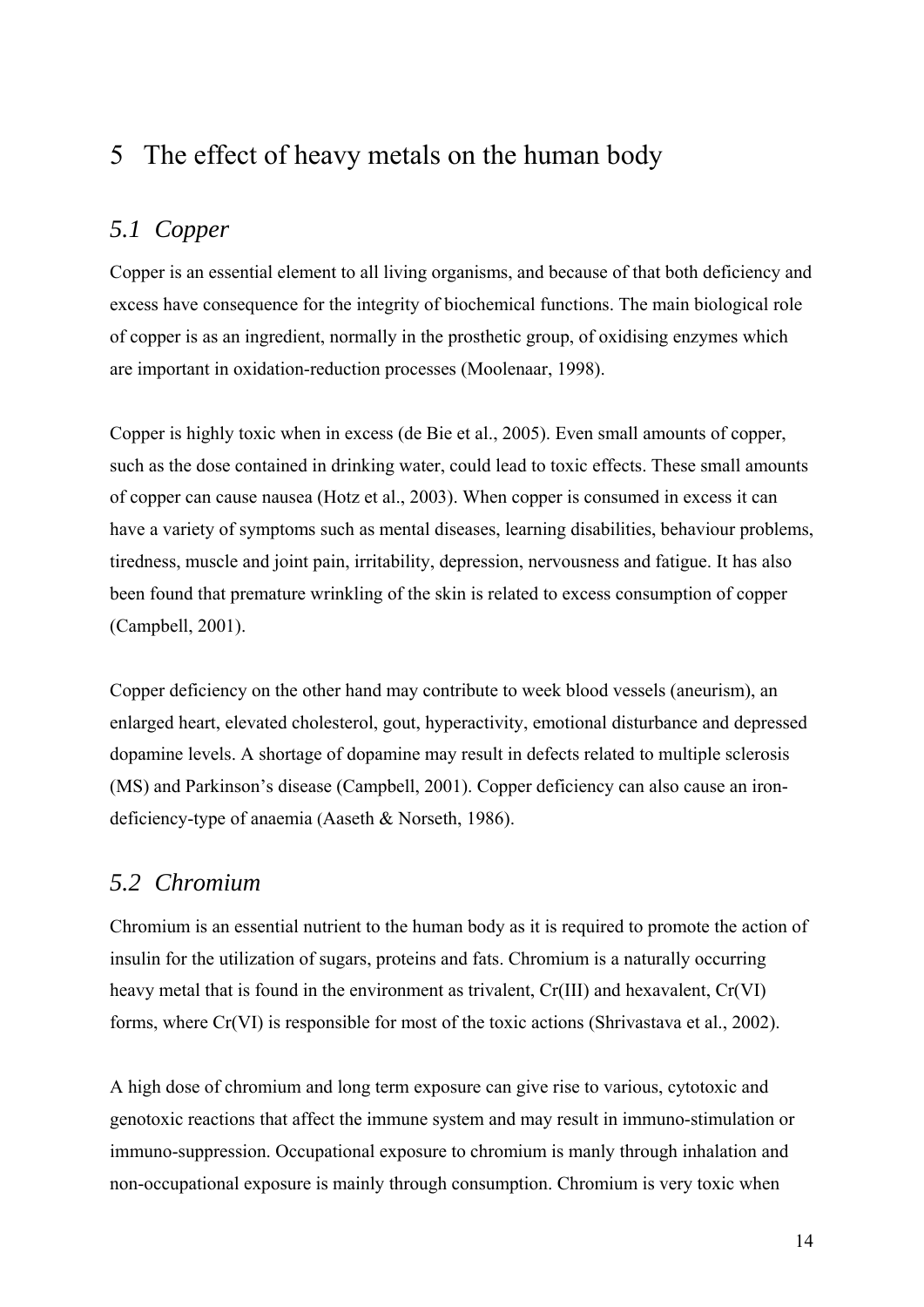<span id="page-16-0"></span>inhaled and causes lung cancer, nasal irritation, nasal ulcer, hypersensitivity reactions and contact dermatitis. When chromium is ingested its mainly Cr(VI) that is toxic, although not as toxic as through inhalation. When Cr(VI) is digested it is reduced to Cr(III) before entering the blood stream. The reduction of Cr(VI) to Cr(III) results in the formation of reactive intermediates that together with oxidative stress and oxidative tissue damage and a number of other molecular events contribute to the cytotoxicity, genotoxicity and carcinogenicity of Cr(VI)-containing compounds (Shrivastava et al., 2002).

Chromium salts, chromium polynicotinate, chromium chloride and chromium picolinate (CrP) are used as micronutrients and nutritional supplements and have been demonstrated to possess a number of health benefits to humans and animals. CrP for example have been used as a nutritional supplement to control blood sugar in diabetes patients and it may also reduce cholesterol and blood pressure levels (Shrivastava et al., 2002).

The general non-occupational exposure of the population to chromium is from food such as vegetables and meat. Other ways of non-occupational exposure is through urban air, hip or knee prostheses and cigarettes (Shrivastava et al., 2002).

### *5.3 Zinc*

Zinc is an essential nutrient for the human body and has an importance for health (Hotz et al., 2003). Zinc acts as a catalytic or structural component in many enzymes that are involved in energy metabolism and in transcription and translation of RNA (Moolenaar, 1998).

Deficiency symptoms in humans and animals are failure to growth, loss of apetite, acne, slow healing, strong body and breath odour, and a decrease in taste perception (Campbell, 2001) Zinc also has a prominent role in determining the outcome of pregnancies and supporting neurobehavioral development (Hotz et al., 2003). Zinc deficiency is also closely correlated to optimum blood circulation and cardiovascular disease (Campbell, 2001). There is a lot of information available on zinc deficiency; however there is relatively little information on toxic effects caused by zinc excess (Hotz et al., 2003)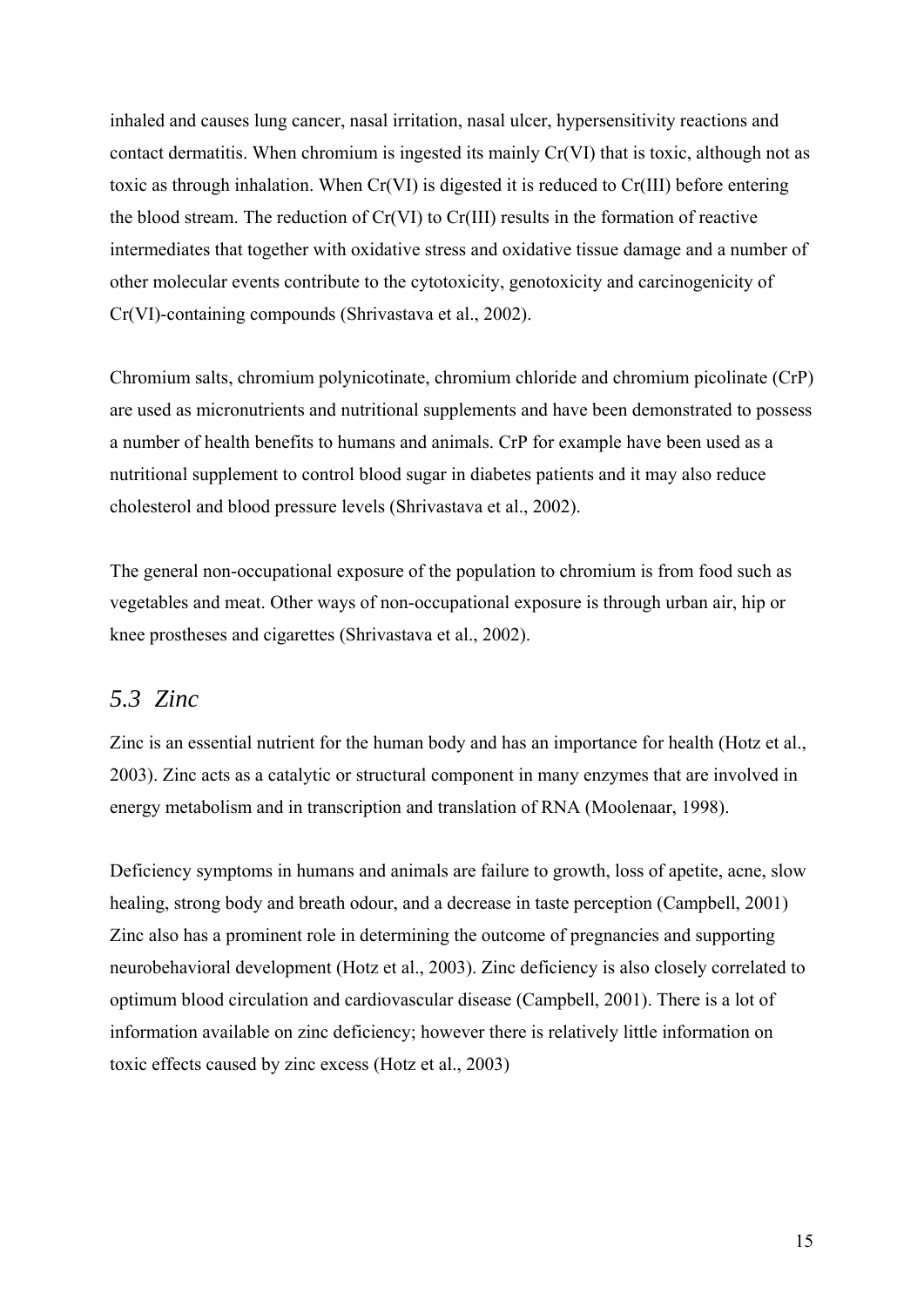### <span id="page-17-0"></span>*5.4 Nickel*

Since nickel is not proven to be an essential element in humans it is not clear how nickel compounds are metabolized in the body. It is however known that over exposure to nickel compounds may have an adverse effect on human health. The most common and well known reaction of nickel on humans is contact-allergy. Nickel can also be accumulated in the body through chronic exposure, which can cause lung fibrosis and cardiovascular- and kidney diseases. However the most serious concern is nickel's carcinogenic effect and its ability to induce tumours at nearly any site of administration (Denkhaus & Salnikow, 2002).

The primarily exposure of the population to nickel is via inhalation and ingestion. Some vegetables such as spinach contain high amounts of nickel. Other dietary exposure to nickel is through cocoa and nuts which also contain high amounts. It is however very difficult to maintain a nickel-deficient diet since it is present in all types of food (Denkhaus & Salnikow, 2002).

## *5.5 Mercury*

There are three forms of mercury and among these the most toxic one is the organic form, methyl mercury. Methyl mercury is microbiologically transformed from inorganic mercury when it reaches aquatic environments, in water bodies or in soils (Zahir et al., 2005).

Inorganic- and organic mercury is toxic to the human body in different ways, effecting different organs in different ways. Inorganic mercury can cause neurological and psychological symptoms, such as tremor, changes in personality, restlessness, anxiety, sleep disturbance and depression. These symptoms are however reversible after ending of exposure to inorganic mercury. Inorganic mercury is also an allergen, which may cause contact eczema. The kidneys are the organs that accumulate the highest levels of mercury compared to brain and liver. This can cause kidney damage which is reversible after the exposure has stopped. Organic mercury, methyl mercury, toxicity is not reversible as it is with inorganic mercury. Organic mercury affects the nervous system and the main symptoms of methyl mercury poisoning relate to damage of the nervous system. The earliest symptoms of poisoning are parestesias and numbness in the hands and feet. Later symptoms are coordination difficulties and concentric constriction of the visual field (Järup, 2003). Other symptoms are memory loss, shortfall in attention and Alzheimer's disease like dementia (Zahir et al., 2005). Hock et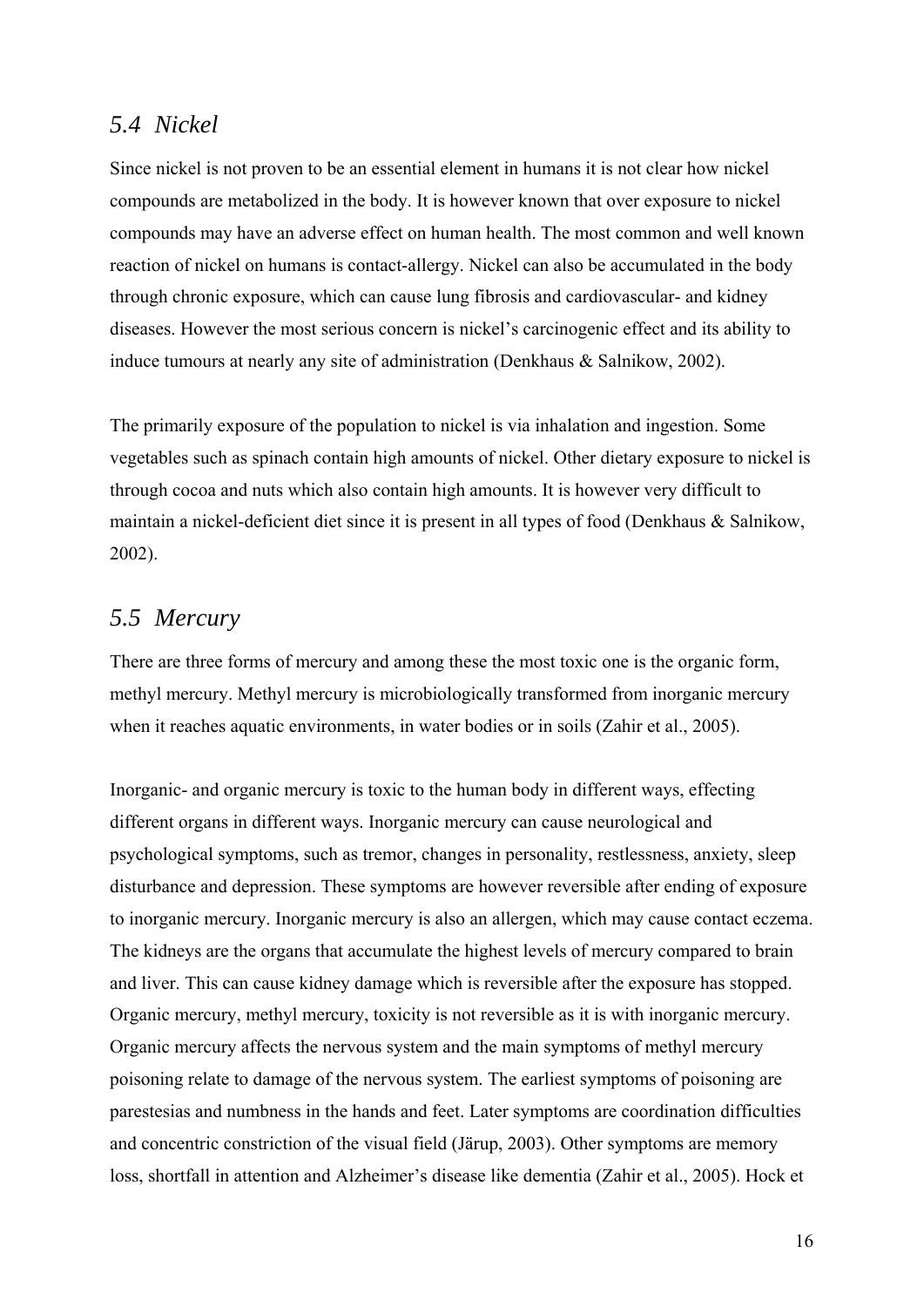<span id="page-18-0"></span>al. (1998) made a study on if environmental factors may influence the risk of getting Alzheimer's disease. They found that Alzheimer's disease patients had a two-fold higher blood-mercury level than the control group and that early onset Alzheimer's disease patients, blood-mercury levels where three-fold higher than the control group. Exposure to the foetus of humans to mercury can also cause late development of speech, late walking, memory shortfall in attention and Autism (Zahir et al., 2005)

The general population is primarily exposed to mercury via food, where fish is the major source of methyl mercury exposure (Järup, 2003). However some vegetables have been found to be able to accumulate mercury at significant levels, such as *Bracica oleracea* and *Amaranthus oleraceous* (Zahir et al., 2005).

### *5.6 Lead*

Lead is toxic because it mimics many aspects of the metabolic behaviour of calcium and inhibits many enzyme systems. In man, one of the chief concerns in lead toxicity is its effect in causing brain damage particularly to children (Tsuchiya, 1986). Children are very susceptible to lead exposure (Järup, 2003). Some chronic effects are related to the haematopoietic system (anaemia), the nervous system (encephalopathy), gastrointestinal tract (stomach complaints etc) and the kidneys (renal tubular dysfunction) (Tsuchiya, 1986).

The general exposure to lead is from air and food in more or less equal proportions (Järup, 2003). There are few reports on lead induced toxic effects on plant growth in natural ecosystems that have been severely polluted with lead (Koeppe, 1981). This is because lead is consequently unavailable to plants (Brady & Weil, 2002). The more significant role of plants with Pb in the ecosystem resides in the food chain, where deposition of lead on the leaf surface may be ingested by herbivores (Koeppe, 1981).

## *5.7 Cadmium*

Cadmium is toxic because it has some similarities with zinc that is an essential element. Because of this, cadmium have the ability to mimic zinc in some metabolic functions, but unlike zinc there has been no evidence that cadmium is essential to any metabolic function. Instead cadmium has the ability to disturb enzyme activity in the body (Moolenaar, 1998). In a study done by Järup & Carlsson (1999) it showed that exposure to cadmium was connected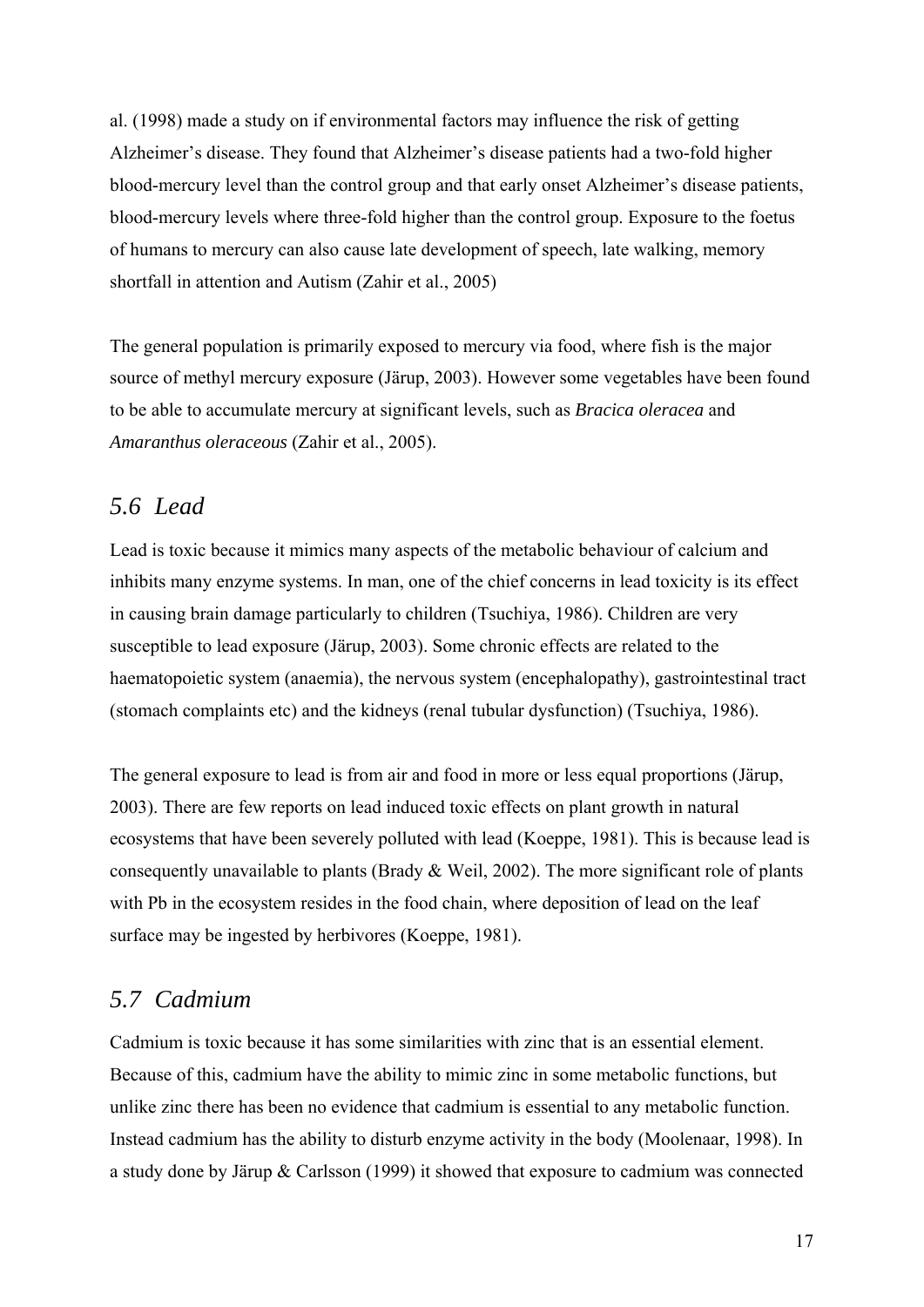to damage on the kidneys as well as kidney stone (renal calculus). Cadmium is probably also carcinogenic to humans. At long-term exposure to high cadmium levels, cadmium may cause skeletal damage (osteoporosis and osteomalacia) (Järup, 2003).

Many investigations done in Sweden the resent years have suggested that the population exposure to cadmium is increasing. This is of course alarming since the current exposure is near the level for minor changes in the kidneys function begin to appear (tubular protein urea) (Bäcklin & Thuvander, 1999). Adequate levels of essential elements especially zinc and vitamin C reduces abortion and excretion of cadmium (Campbell, 2001).

Vegetables, root crops, cereals and offal are the foods that the most contribute to the accumulation of cadmium in the human body. For an average consumer one third of the intake of cadmium is retrieved through cereal products and another third through vegetables and root crops (Pettersson, 1994b).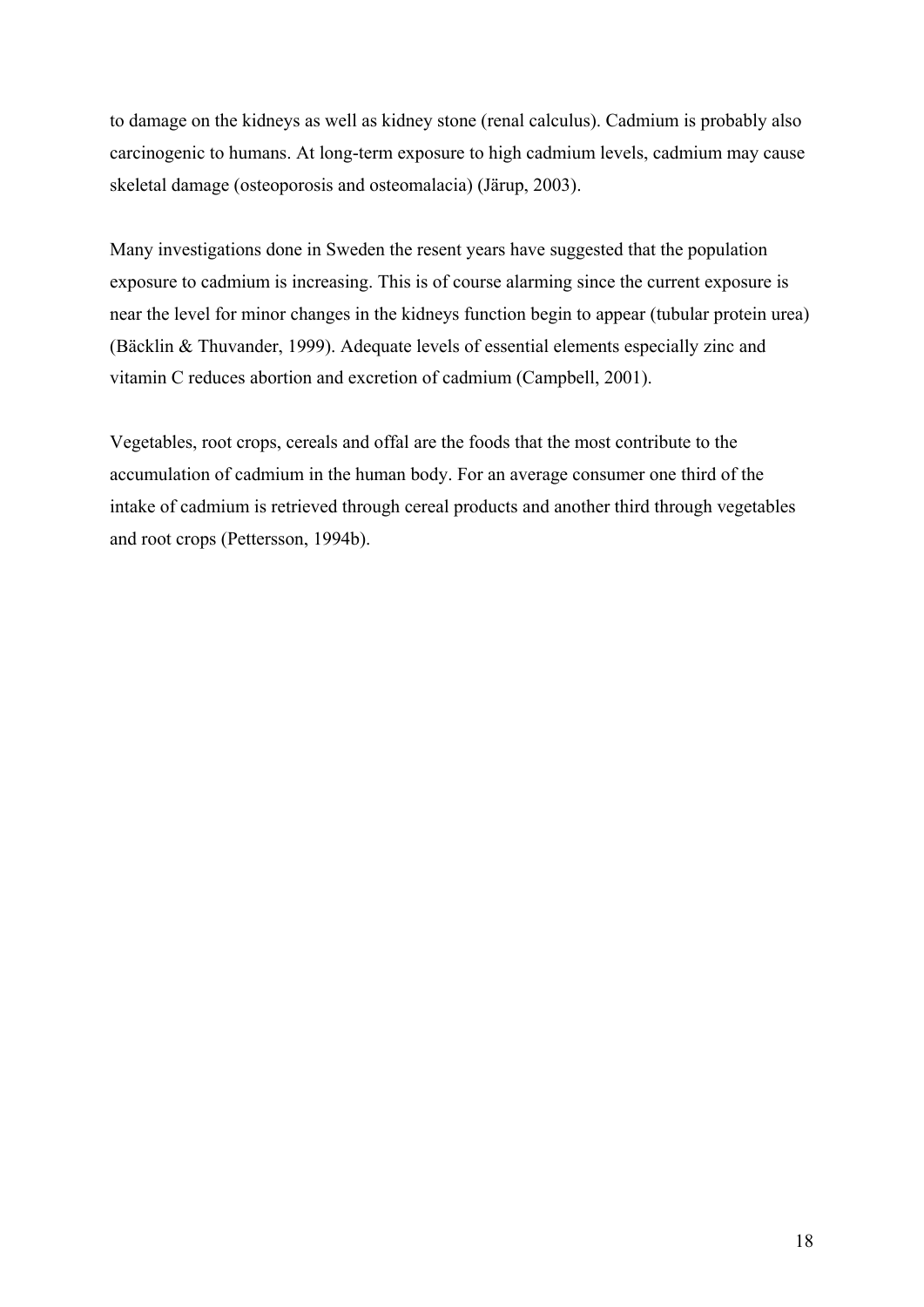## <span id="page-20-0"></span>6 Regulations for organic vegetable production

## *6.1 EU´s regulations*

EU´s regulations on organic production are minimum regulations that every producer of organic produce in the European Union is required to follow (Jordbruksverket, 2003). A country has therefore not the right to ask ´more`, than the regulations says, of the producers that are only certified from EU's regulation system. These producers have the right to mark their products with "organic" (Wivstad et al., 2004). The regulations is composed by a number of regulations that have been decided by EU´s ministry and respective council. Regulation (EEC 2092/91) was emitted in 1991 and since then a number of amendments have been made (Jordbruksverket, 2003).

In Sweden it is the central government authorities, the Swedish board of agriculture (Jordbruksverket) and the National Food Administration (Livsmedelsverket), that have the responsibility to see that the organic producers are following the rules in EU´s regulation of organic production. KRAV is the certifying and controlling organ of the regulations (Jordbruksverket, 2003).

### *6.1.1 What is said about heavy metals in EU´s regulations on organic production?*

In EU´s regulations there is a list of allowed fertilizers and soil improvements. In the list the products that are allowed are described with demands on composition and stipulation for usage of them. Four of the products have upper limit values set out for their content of heavy metals. *Table 3* shows this list shortened to only the products that have limits on heavy metal content set for them.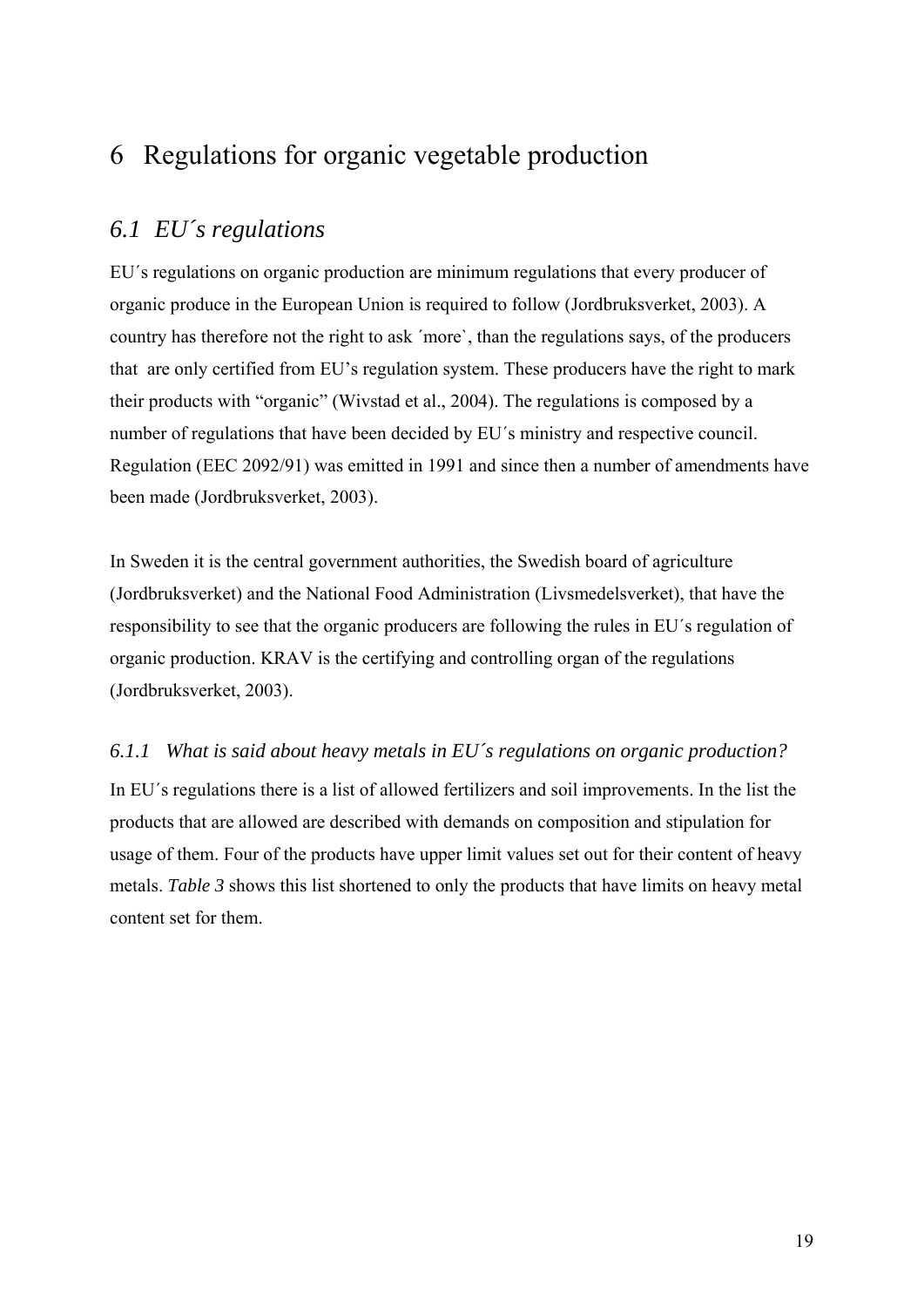### <span id="page-21-0"></span>**Table 3.** Example of allowed fertilizers and soil improvements in organic production

(Jordbruksverket, 2003)

| Name of product                                                                                                          | Description/ demands on composition/ stipulation for usage                                                                                                                                                                                                                                                                                                                                                                                                                                                     |  |
|--------------------------------------------------------------------------------------------------------------------------|----------------------------------------------------------------------------------------------------------------------------------------------------------------------------------------------------------------------------------------------------------------------------------------------------------------------------------------------------------------------------------------------------------------------------------------------------------------------------------------------------------------|--|
| <b>Composted or fermented</b><br><b>Household waste</b>                                                                  | The demand should be established by the controlling organ.<br>Product from source separated household waste that has been composted or<br>treated through anaerobic fermentation for bio-gas production.<br>Only vegetable or animal household waste.<br>Produced in a closed and supervised collection system that is approved by<br>the Swedish board of agriculture.<br>The highest approved concentration in mg/kg dry matter:<br>cadmium $0,7$ ; copper 70; nickel 25; lead 45; zinc 200; mercury $0,4$ ; |  |
|                                                                                                                          | chrome (total) 70; chrome (VI) 0.                                                                                                                                                                                                                                                                                                                                                                                                                                                                              |  |
| Products or by-products from<br>animal origin as follows:<br>Blod meal, hoof meal, horn                                  | The demand should be established by the controlling organ.<br>For fur the highest approved content in mg/kg dry matter:                                                                                                                                                                                                                                                                                                                                                                                        |  |
| meal, bone meal, fish meal, beef<br>meal, feather meal, hair meal,<br>chquett meal, wool, fur, hair<br>and milk-products | chrome (VI) 0.                                                                                                                                                                                                                                                                                                                                                                                                                                                                                                 |  |
| <b>Raw phosphates</b>                                                                                                    | Are not approved to contain more cadmium than 90 mg/kg $P_2O_5$ .                                                                                                                                                                                                                                                                                                                                                                                                                                              |  |
| Aluminium-calcium phosphate                                                                                              | Are not approved to contain more cadmium than 90 mg/kg $P_2O_5$ .<br>Is only allowed to use on soils which $pH > 7.5$                                                                                                                                                                                                                                                                                                                                                                                          |  |

EU:s regulations on organic production allows copper in the form of copper-hydroxide, copper-oxichloride, (tribasic) copper-sulphate or oxides of copper substances to be used as a fungicide, if demand is established by the controlling organ. The amount of copper is limited to hectare and year (Jordbuksverket, 2003).

## *6.2 KRAV´s regulations*

KRAV is an incorporated economic association that was founded in 1985 by represents in the Swedish organic farming movement. KRAV´s regulations on organic production have been adapted to IFOAM Basic Standards and EU´s regulation (EEC 2092/91) on organic production. IFOAM stands for the International Federation of Organic Agricultural Movements and is an umbrella organisation for organic production, with members in over hundred countries. IFOAM Basic standards are rules that should build the base for the national organisations regulation system.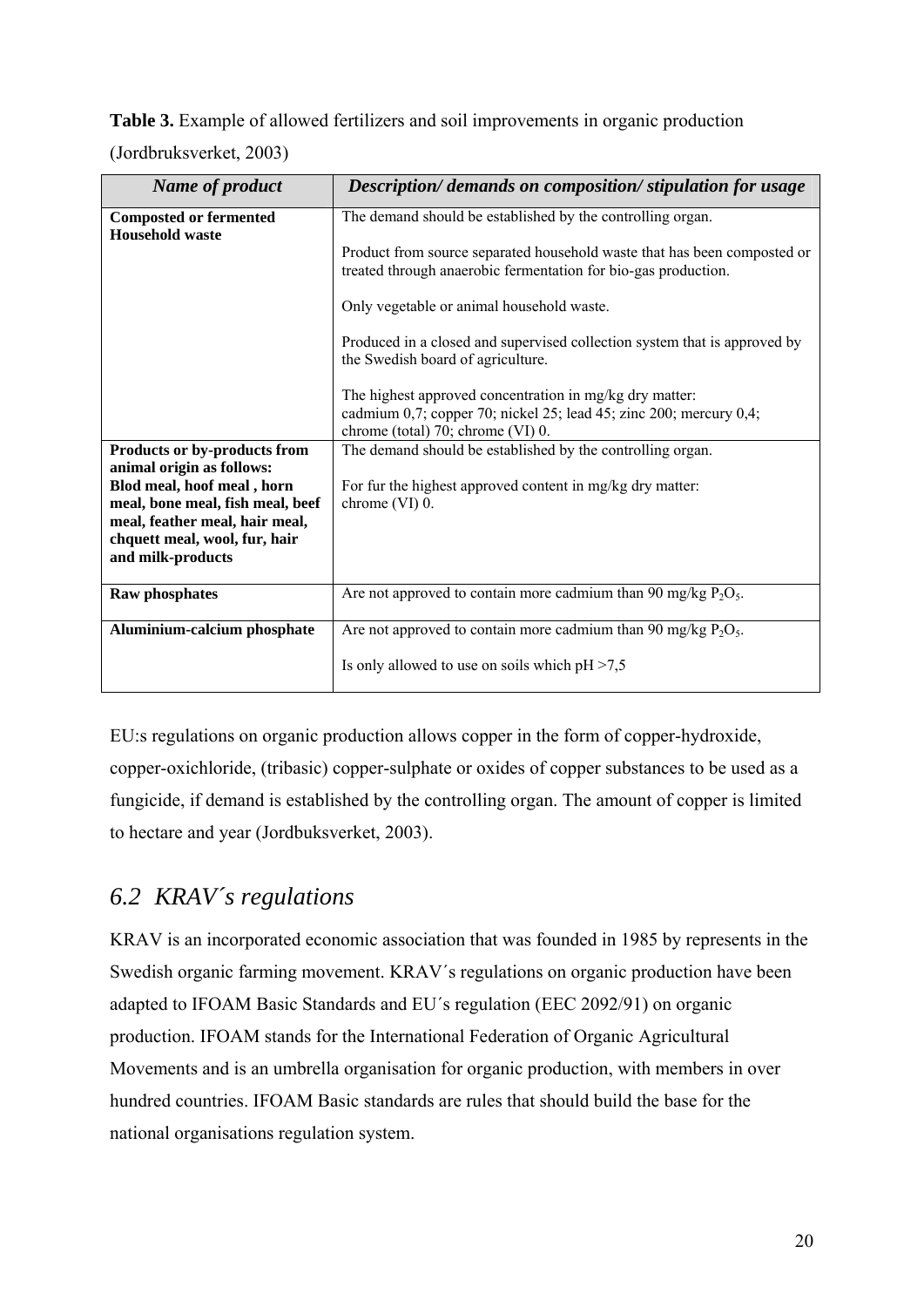<span id="page-22-0"></span>KRAV´s regulations have also been formed together with many different actors within the Swedish organic production (Wivstad et al., 2004).

### *6.2.1 What is said about heavy metals in KRAV´s regulations?*

Heavy metals are directly mentioned in five paragraphs in KRAV´s regulations; sanctions for when rules are not followed, §2.9.5; contaminations, §4.2.1, §4.2.2 and §4.2.5; fertilizers and soil improvement materials, §4.3.7. The full content of these paragraphs can be seen in Appendix 2.

KRAV holds the authority to make sanctions, disapproval, and notice of cancellation or enclosure of contract with farmers connected to KRAV if the products they produce contain high amounts of heavy metals. KRAV also has the power to fail a cultivated area if to high remainders of heavy metals are present (KRAV, 2004).

The input of heavy metals to the cultivated soil should be limited. The highest permitted average input during a five-year period of heavy metals with contributed fertilisers, soil improvement material, pesticides and other products which sooner or later is furnished to the soil (i.e. fodder, fodder-minerals and medicines) is show in table 4. When a number of products are delivered to the soil the amounts should be added together (KRAV, 2004).

**Table 4.** The highest average contribution of heavy metals permitted to be applied through soil amendments or other sources to the cultivated soil, during a five year period (KRAV, 2004)

| <b>Heavy</b> metal | g/ha and year |
|--------------------|---------------|
| Lead               | 50            |
| Cadmium            | 0,75          |
| Copper             | 500           |
| <b>Chromium</b>    | 50            |
| <b>Mercury</b>     |               |
| <b>Nickel</b>      | 50            |
| Zinc               | 700           |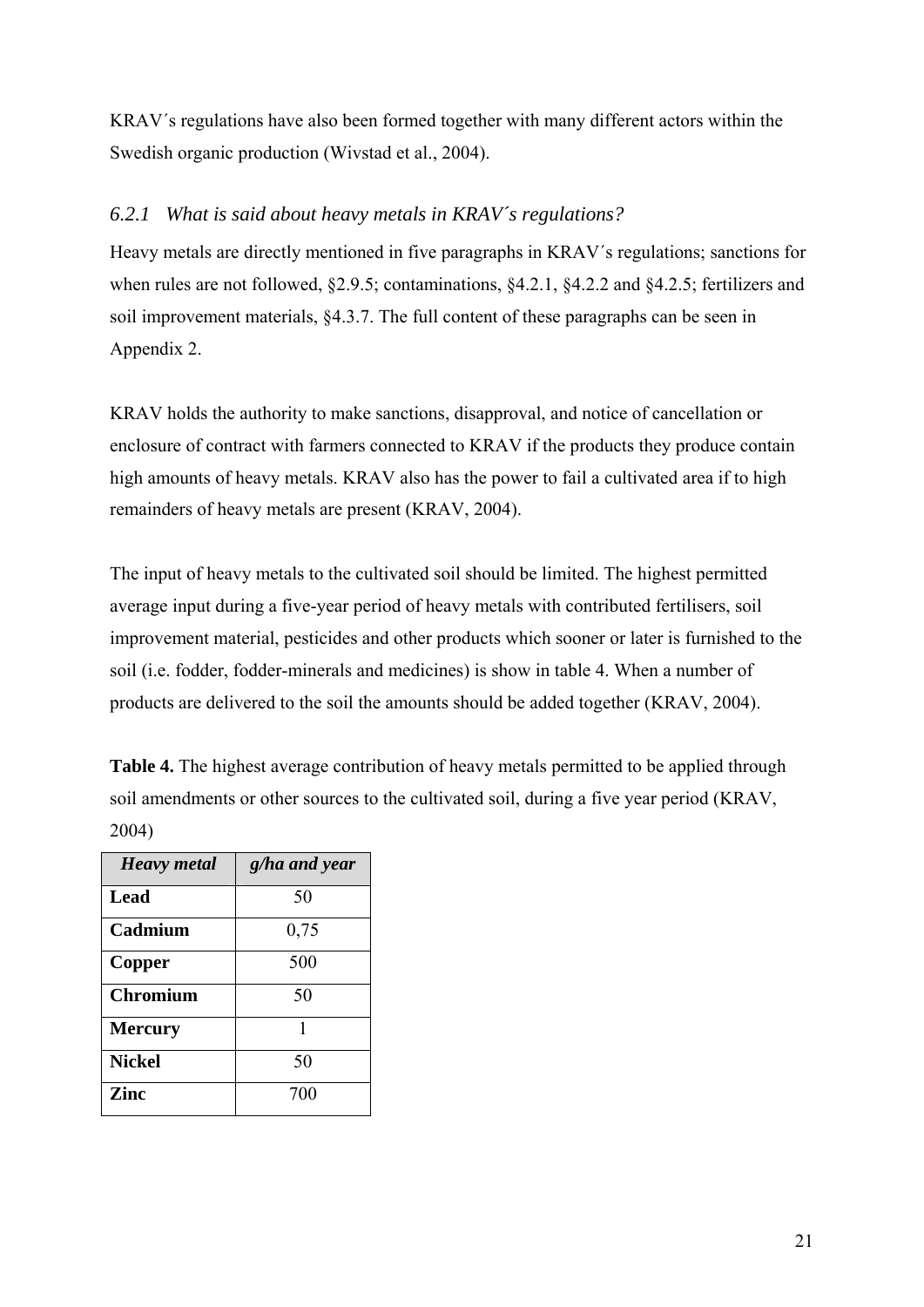The KRAV regulations states that imported fertilisers and soil-improvement material should be analysed of its content of heavy metals when there is reason to assume that the values can be high. This is always current for leftover products from industry and metabolic waste, i.e. ash, slag and industrial lime (KRAV, 2004).

Cultivation and storage of products should be placed so pollutants don't lower the KRAVapproved products value as provisions or fodder. Cultivated soils that are situated within 25 meters from a road, where the traffic intensity is above average 3000 vehicles a day counted over the year, is not allowed to be used for crops meant for human consumption. Seeds are not allowed to be treated with chemical pesticides or fungicides (KRAV, 2004).

From 2004 will KRAV gradually establish demands that all companies connected to KRAV shall have environmental management system for the connected production. As a basis for this environmental management system the first step will include a plant nutrient balance, soil survey and a crop production  $plan<sup>2</sup>$  $plan<sup>2</sup>$  $plan<sup>2</sup>$ 

<span id="page-23-0"></span> 2 Regulation responsible at KRAV, 2004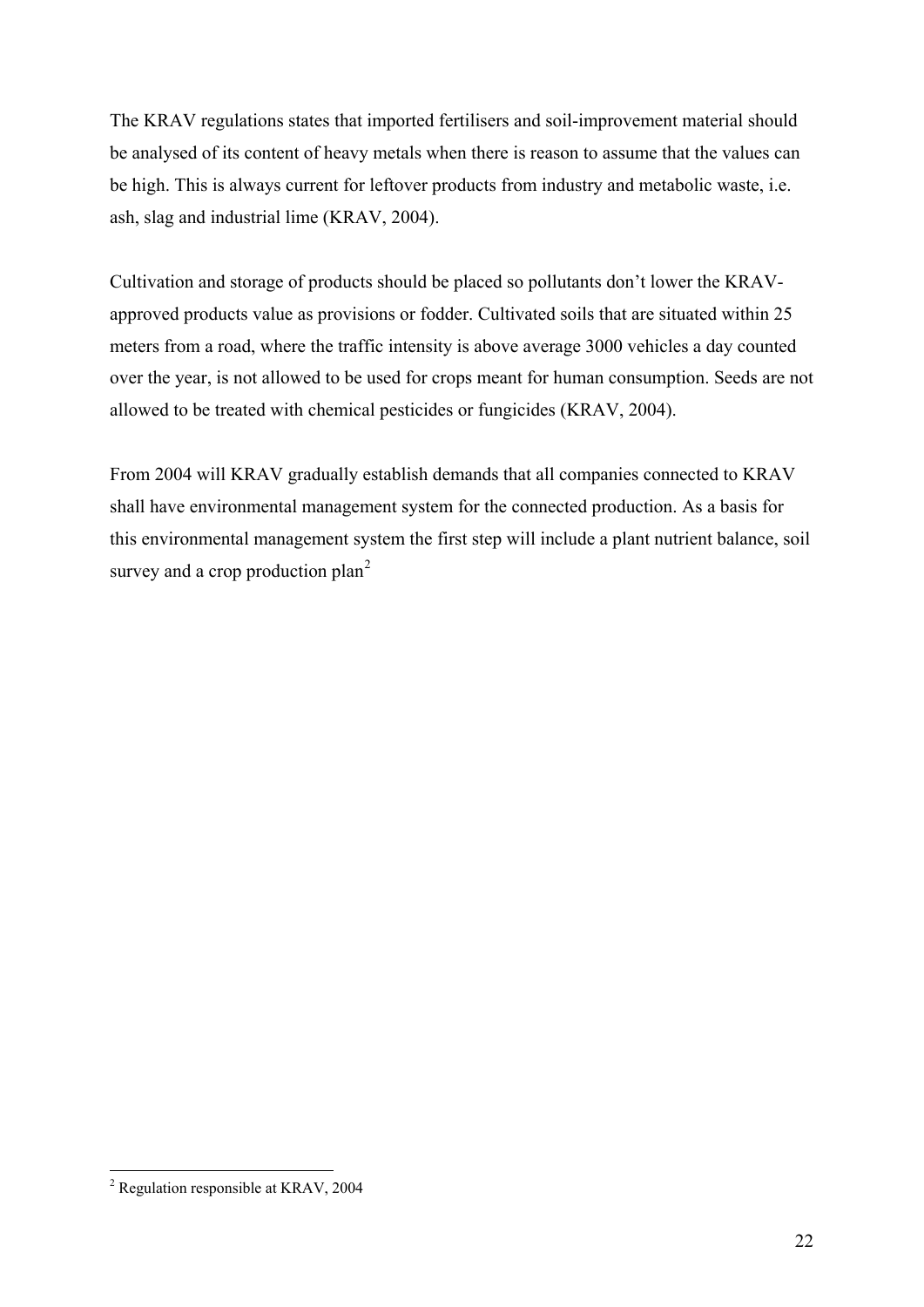## <span id="page-24-0"></span>7 Interviews with KRAV-associates

### *7.1 Interviews with growers*

#### *7.1.1 Grower 1*

The production on the farm changed from conventional to organic in 1996. There is no animal production on the farm, only vegetables and strawberries. The crops that are cultivated are mostly strawberries (Zefyr and Corona), vegetables, and potatoes. The cultivated area is 5 ha where one ha is green manure each year. The soil structure is mainly light but there is some variation because of the hilly landscape and some part has a slightly more heavy soil.

The crop rotation is 6 years and made by help from a counsellor. The area is separated into 12-14 blocks, and each block has different crops.

The crop rotation is:

year 1-3(-4) strawberries

year 4 green manure

year 5 potatoes and vegetables, the vegetables are combined depending on their root depth. Because there is only one-soil type, different crop sequences are not needed.

Binadan, that is a commercial fertilizer for organic growers, is the only fertilizer that is used except for the green manure. Binadan is placed by hand in the rows of the root crops and if needed to the other vegetables. The strawberry Corona is fertilized with Binadan at plantation and then again after 2 years. Totally the amount of Binadan spread is 3-4 tons each year on about half of the cultivated area, i.e. 2,5 ha. The fertilization is done without a fertilizing plan for each crop. Neither a nutrient balance nor a heavy metal balance (e.g. for cadmium) is done for the crops.

They made a soil survey 6 years ago and are planning to do one this year again. The last time the soil survey was done the amount of nutrition in the soil was ok as he remembered and the pH was between 7,4-7,9. No analysis of the subsoil has been done. There has not been any analysis done over the content of heavy metal in the soil, neither in the plough layer nor in the subsoil. The actions, that are done to prevent accumulation of heavy metals in the soil so that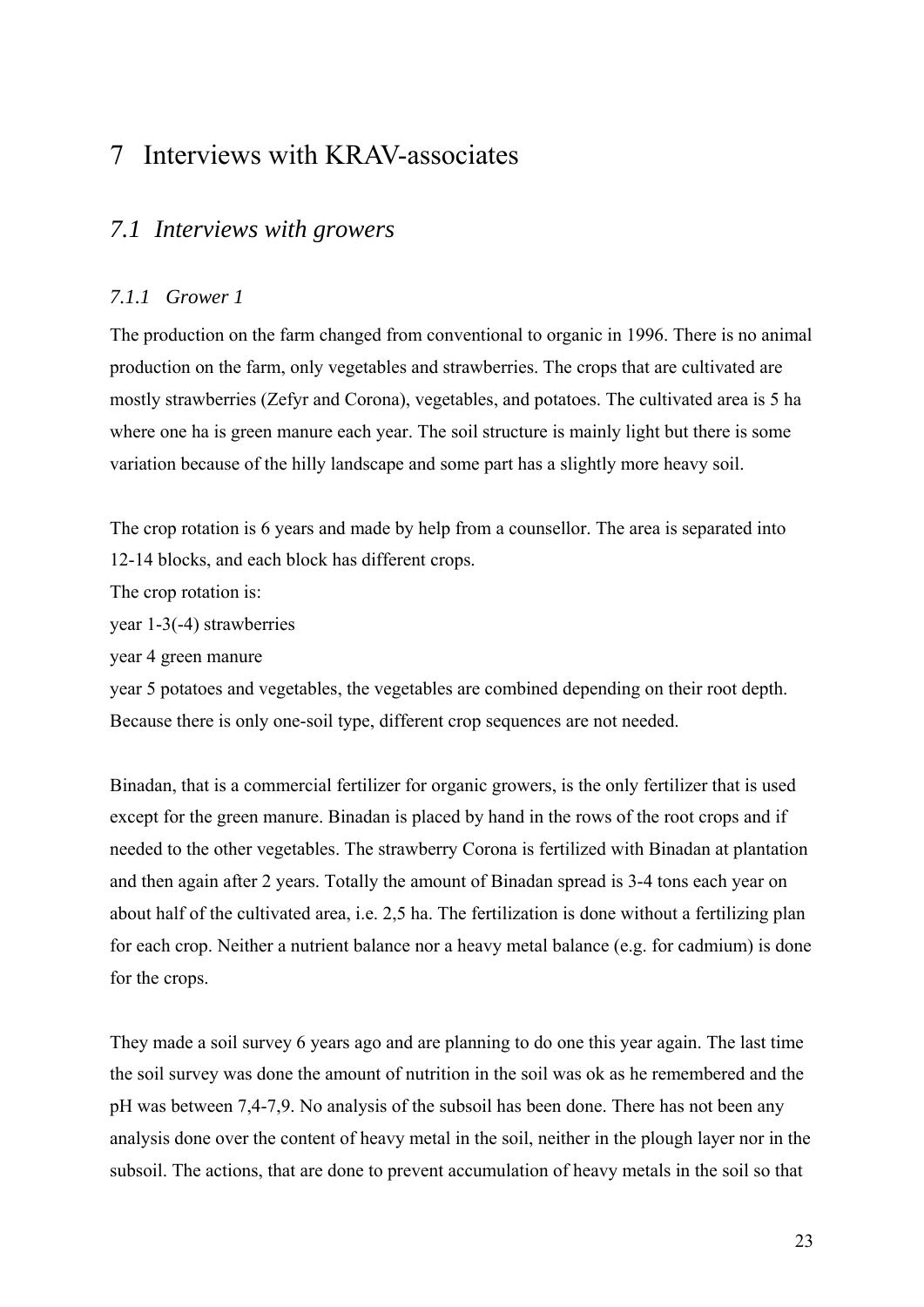<span id="page-25-0"></span>they don't exceed the limits that KRAV has decided, are none. But because they don't use any commercial, non organic, fertilizers they haven't found heavy metals to be anything to worry about.

### *7.1.2 Grower 2*

The farm is from the beginning an old market garden since 1905. The production changed to organic production in 1988 and was connected to KRAV at the same time, when the current owner bought it. The production today is different types of vegetables and root crops. No animal production is present. The cultivated area is 1 ha, where  $7000$ -8000 m<sup>2</sup> are vegetables and root crops and the rest is green manuring. The soil on the cultivated area is light clay with a lot of sand and a small amount of humus. He explains the crop sequence as flowing and tries to vary the crops as much as possible depending on the amount of weeds that is present and his knowledge of the different crops.

Green manuring consisting of perser-clover, home made compost with remaining plant parts, purchased KRAV-certified pelletized chicken manure, composted cow dung from Simontorp, and Algomin are the fertilizers used in the production. The amount given of each fertilizer differs a lot depending on the previous crop. The grower cannot say exactly how much of each product he uses per hectare and year, only that he consumes about  $3 - 4$  pallets a year of composted cow-dung from Simontorp and that he looks at each crop to se how much fertilizer that is needed.

The fertilizing is done without a fertilizing plan for each crop. He ploughs the field in the spring to prevent leakage of nutrients. Neither is a plant nutrition balance nor a heavy metal balance done on any of the crops.

A soil survey was done when he bought the market garden and has been done ever since, every  $5<sup>th</sup>$  to  $8<sup>th</sup>$  year. He has also made a spurway-analysis once. At the last time a soil survey was done the pH was around 7. No soil survey has been done in the subsoil. There have neither been any analyses of heavy metals in the plough layer nor the subsoil.

The actions, that are done to prevent accumulation of heavy metals in the soil so that they don't exceed the limits that KRAV has decided, are none. He hasn't got any alarming information on that the fertilizers that he uses could contain a lot of cadmium.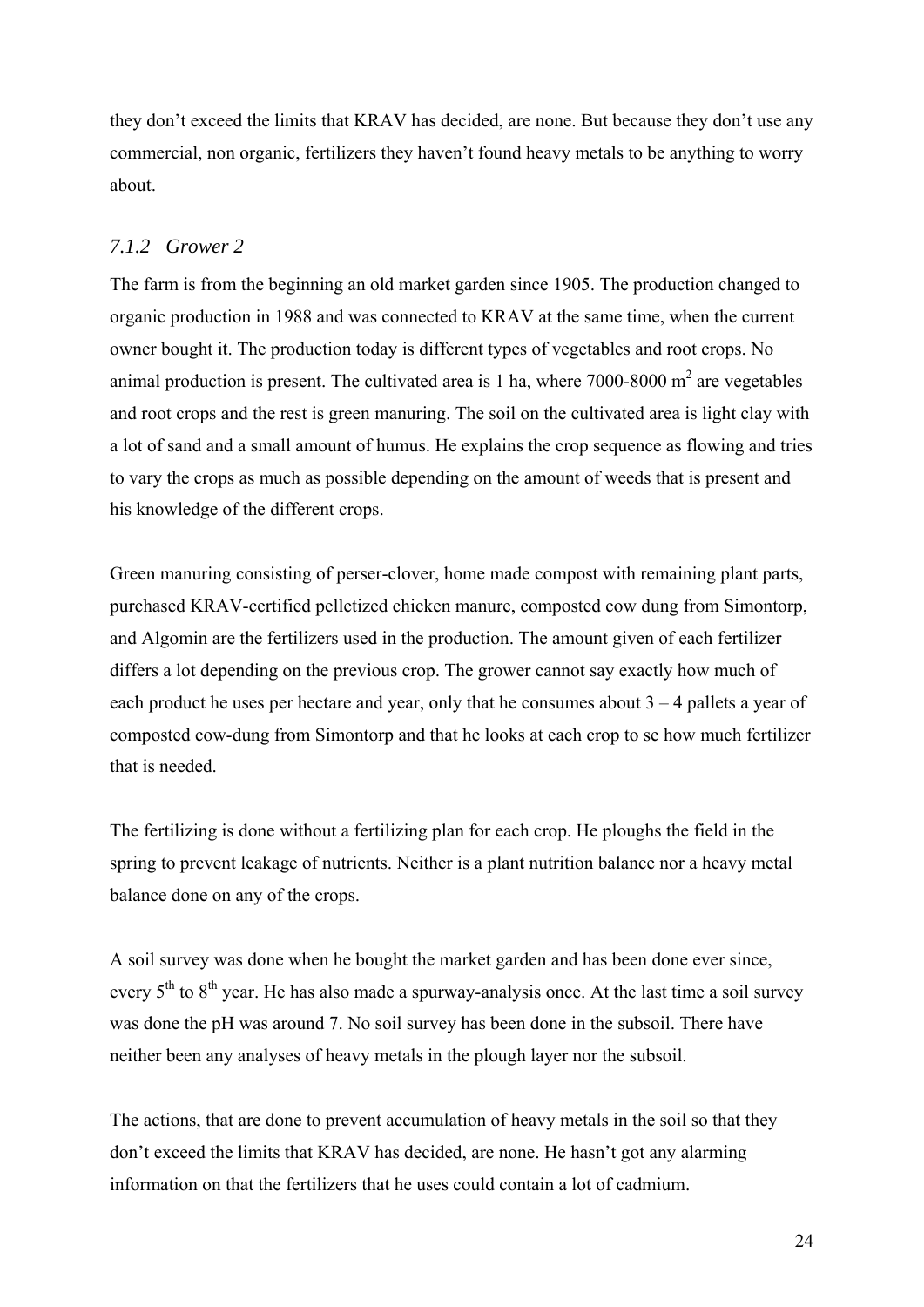#### <span id="page-26-0"></span>*7.1.3 Grower 3*

The production was changed to organic growing in 1983 and is today connected to KRAV. The production is fresh herbs and vegetables that are driven in a glass house and after that planted out on the field. 60-70 different vegetables are grown where leek is the largest crop. The farm has no animal production. The cultivated area is  $3500 \text{ m}^2$  on which all of the area is cultivated, no green manuring. The cultivated soil is heavy, stiff clay. To get higher humus content in the soil all top residues, lawnmower residues, and leaves are mowed down in the autumn. Because there is a lack of land area, and the high amount of onions grown there is a problem with maintaining a crop rotation is minimal. Therefore there is a minimal crop rotation on the farm.

For fertilization 10m<sup>3</sup> liquid manure is spread evenly over the cultivated area. The liquid manure is retrieved from a closely located farmer that has conventional milk production. The fertilization is done without a fertilizing plan for each crop. Neither a plant nutrition balance nor a heavy metal balance (e.g. for cadmium) is done.

There has been done no type of analysis of the soil, no soil survey and no analysis of heavy metals. The actions, that are done to prevent accumulation of heavy metals in the soil, so that they don't exceed the limits that KRAV has decided, are none.

#### *7.1.4 Grower 4*

1987 the farm started to convert to organic farming. Since then it has preceded step wise and in 2002 all of the area was converted into organic farming. The total cultivated area is 50 ha on that area 5 ha is for vegetable and potato cultivation. On the rest of the area pasture is grown as fodder for the sheep. The farm has animal production with 100 ewes that lamb each year, the lambs then goes to a butcher for meat. The 5 ha of soil where the vegetables and potatoes are grown; 1ha vegetables and 1 ha potatoes are grow each year, the rest of the area is green manuring. The soil structure is a light sandy soil with a small amount of stones.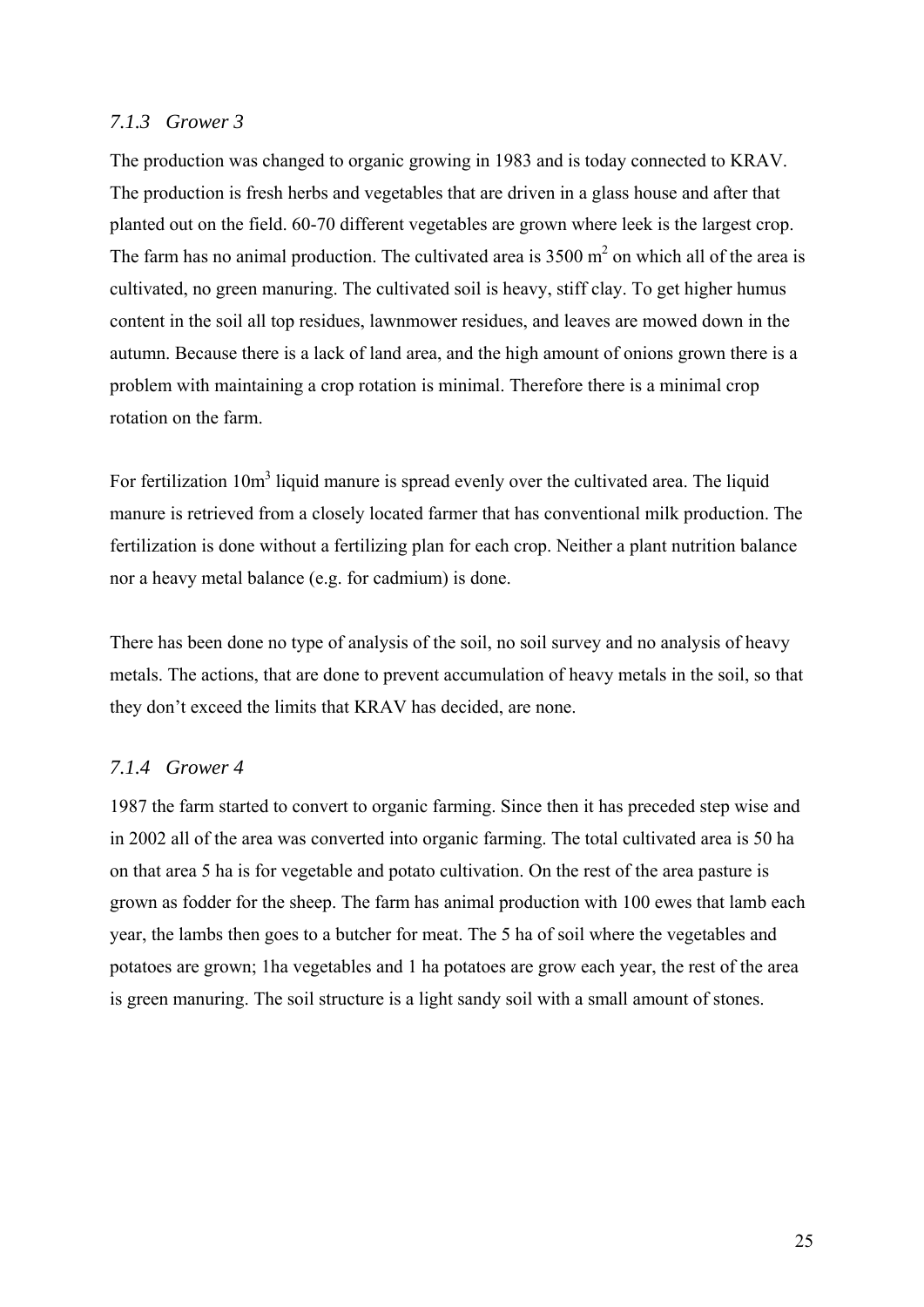<span id="page-27-0"></span>They have a crop rotation of four years.

year 1 pasture 1, the pasture is used as primer grassing ground for the lambs

2 pasture 2

 3 vegetables, 30-40 different species are grown and they rotate the crop so the same crop doesn't come back to the same cultivation area until after 10 years.

4 potatoes

Composted solid manure from the sheep is used as fertilization for the vegetables. About 80 tons a year is placed on the 5 ha that is included in the crop rotation for the vegetables. The fertilization is done without a fertilizing plan for each crop. Neither a plant nutrition balance nor a heavy metal balance (e.g. for cadmium) is done. They made a soil survey 5 years ago on the plough layer and plan to do one again this year. There has never been taking a soil survey on the subsoil. An analysis of heavy metals in the soil was done ones, when Findus made tests for if they could use the land for crops to their baby food. The result was that the value of heavy metal was not alarming.

The actions, that are done to prevent accumulation of heavy metals in the soil so that they don't exceed the limits that KRAV has decided, are none.

### *7.2 Interview with KRAV- controllers*

#### *7.2.1 KRAV-controller 1*

To check if the regulations concerning fertilizer- and heavy metal balances are followed by the growers, a form is sent out to all the growers every year. In this form the growers have to fill in which fertilizers they use, how much, and when. KRAV has done a risk assessment on fertilizers that are known to contain a high amount of heavy metals, e.g. ash. In the form there is a special column that asks the grower if they use ash as fertilizer. If the answer is yes there is a following question where the grower has to enclose an analysis of heavy metals in the ash that were used. There is no analysis done on farmyard manure, but all other fertilizers that are marked with the KRAV symbol are analyzed for heavy metals and with the packaging follow a description over the maximum amount fertilizer per hectare concerning N, P, K, and heavy metals. KRAV doesn't do any balancing calculations on heavy metals from the information on which fertilizers are used and the amount used.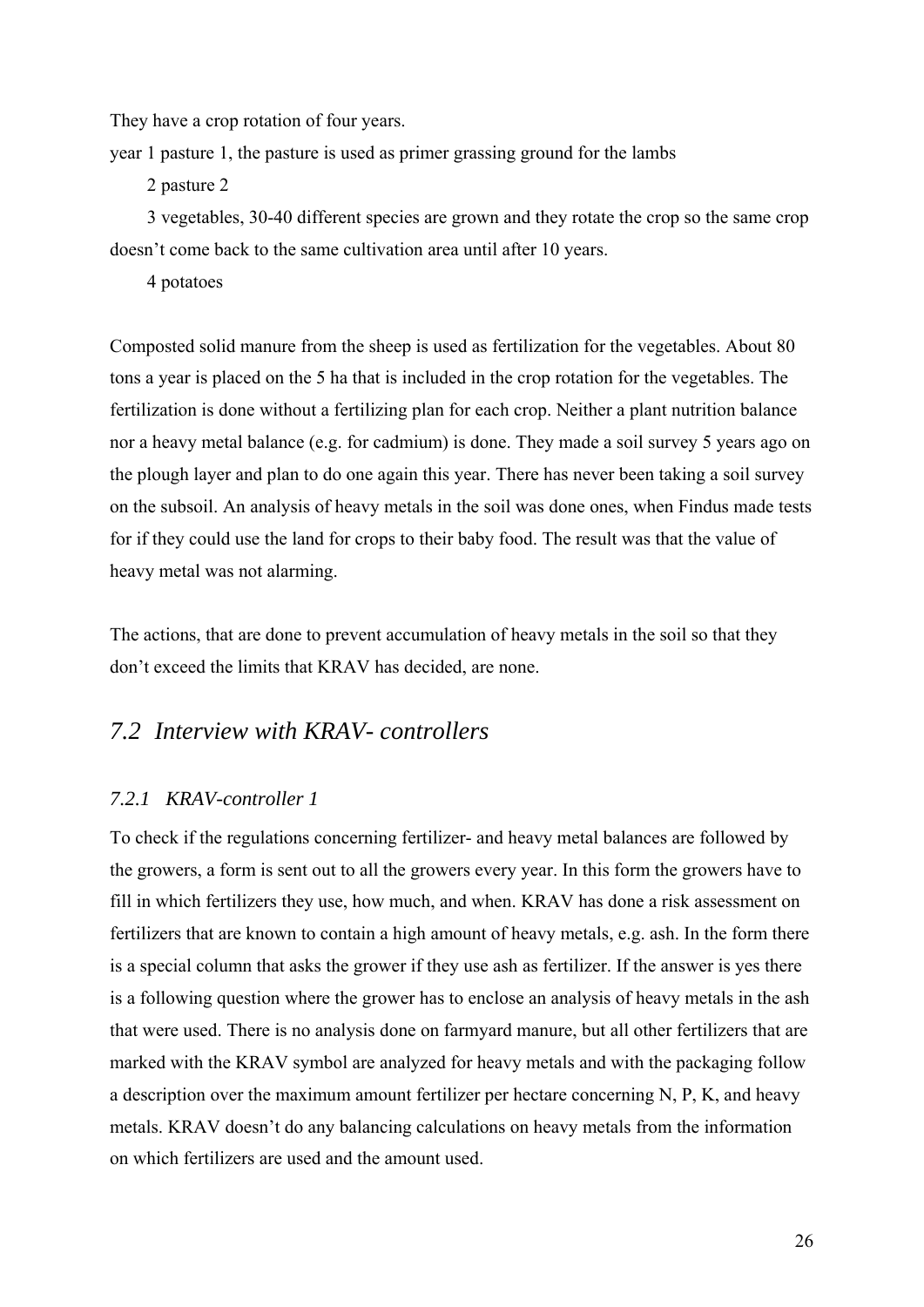<span id="page-28-0"></span>According to KRAV´s regulation §4.2.5 on contamiation, 2004, it is not allowed to have a larger input of heavy metals during a five year period than those limits put down in table 4. To control this the KRAV- controller alarms the farmer if he/she has bought in too much of a product with high amounts of heavy metals and then makes a notation of it that is followed up the next year. There is not done any routine analysis on cultivated soils concerning heavy metals.

For checking products content of heavy metals in vegetables, KRAV rely on the Swedish national food administrations random sample taking on groceries. The reason for this is that it is very expensive to do an analysis on heavy metals. During the five years the controller has worked in the region of Halland and Skåne, none of the growers have been disapproved with relation to KRAV´s regulations on heavy metals.

### *7.2.2 KRAV-controller 2*

The environmental management system that was going to be implemented, starting gradually in 2004, is still in its cradle. There is however a proposal to make it compulsory with a plant nutrient plan for all growers but it has not been implemented yet.

KRAV's regulations state that all of the applied fertilizers content of nutrients and heavy metals should be added together. In practice the controller only looks on the fertilizers that are known to contain high amounts of heavy metals or are suspected to contain high amounts of heavy metals. All other fertilizers aren't as critically and thoroughly revised.

When new land is put under qualifying period for certification under KRAV there's made a soil survey. In these investigations some cultivated soils have been disapproved for containing to high amounts of heavy metals. These disapprovals were made in the start of KRAV. No disapprovals have been made because of to high amounts of heavy metals in resent years, at least not of the knowledge of the controller.

Heavy metals are not prioritized in the controlling of KRAV's regulations. The controlling of heavy metals in the cultivated soils is based on risk assessment. When there is reason to believe that there can be too high amounts of heavy metals in the soil or in the fertilizer, a more thoroughly investigation is done, with demands on heavy metal analysis. When it have been established that there is a risk of too high amounts of heavy metals in the cultivated soils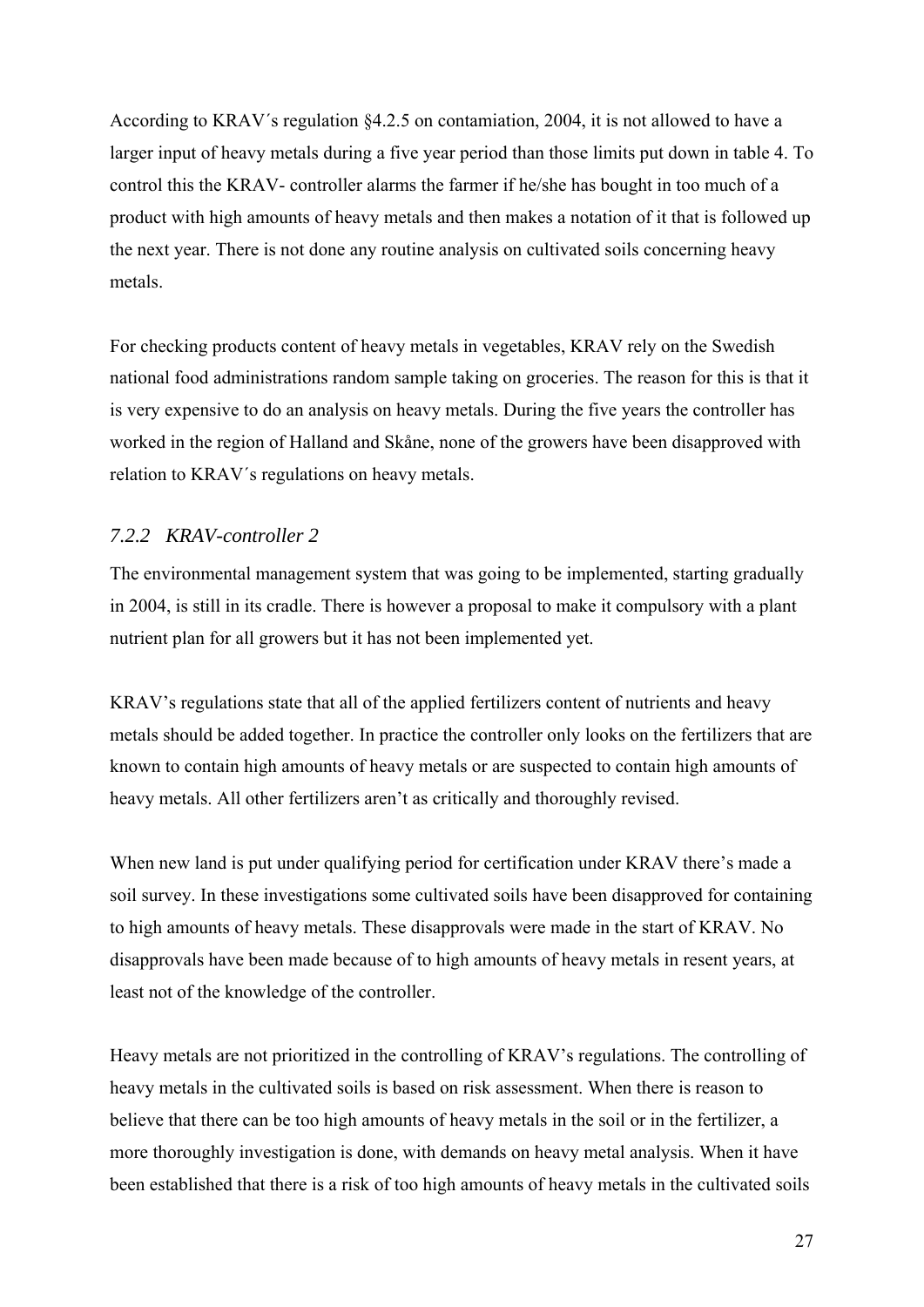<span id="page-29-0"></span>an effort is done to prevent or control. The cultivated soils are not analyzed regularly for their contents of heavy metals.

### *7.3 Regulation responsible at KRAV*

According to KRAV´s regulation §4.2.5 on contamiation, 2004, it is not allowed to have a larger input of heavy metals during a five year period than those limits put down in table 4. These limits are based on the Swedish national food administrations limits on when the plants starts to take up dangerous quantities of heavy metals through the roots.

"A cultivated area can be disqualified if the presence of heavy metal is too high", this is written in KRAV's regulation §4.2.2, 2004. KRAV has no clear limits on which contents of heavy metals in the soil is reason for disqualification of a cultivated area. The decision of disqualification of a cultivated area are based on an investigation that is done if there are any reasons to think that the soil could be contaminated with pesticide residues (e.g. DDT) or high values of heavy metals (e.g. an old industrial property). In the investigation to see if a suspected area should be disqualified the national food administration and the national environment protection board is consulted. Questions that are asked are; is the substance tied to the soil particles and how big a risk is it that the crop will take up the substance with the roots?

To control that KRAV´s regulation concerning heavy metals is followed, all imported fertilizers to the farm that has the KRAV logo are analyzed on their content of heavy metals and all industrial leftovers that are used as fertilizers are also tested.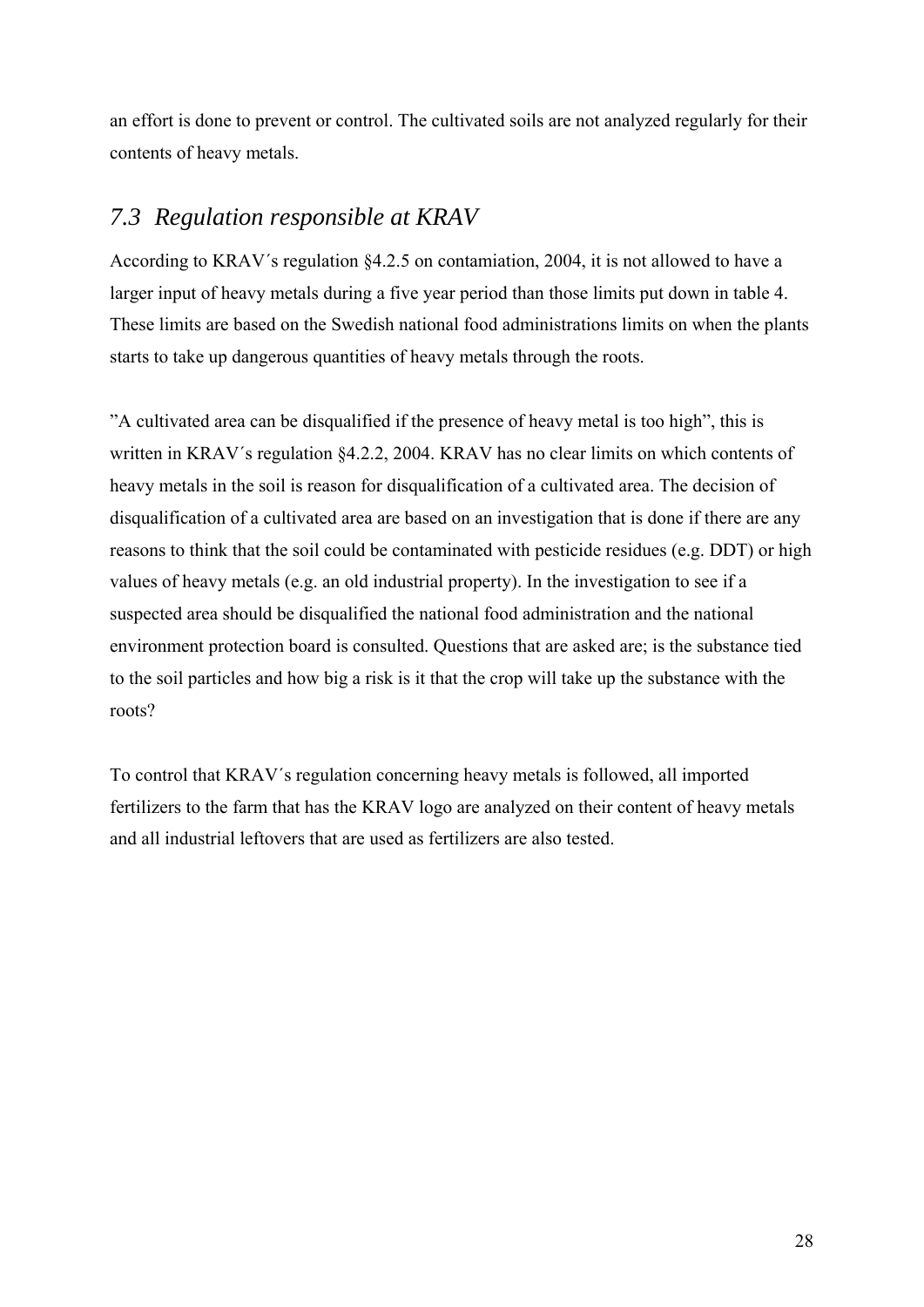## <span id="page-30-0"></span>8 Discussion

It is impossible to keep the soil and vegetables totally free from heavy metals. Some of the heavy metals that are dealt with in this thesis are essential to us (copper, chromium and zinc), and we need them in our diet to not get deficiency symptoms. These metals are only toxic when consumed in excess but then they can do great harm to our health. The rest of the heavy metals that are dealt with in this thesis (cadmium, lead, mercury and nickel) haven't been proven to be essential to us but proven to be toxic if consumed in excess. All heavy metals that we consume are accumulated in our body and can only be aborted from our bodies by excretion. This makes it important that our daily intake isn't too high.

There are two regulation systems that can be followed by a producer in Sweden that want to produce organic vegetables. By following EU's regulations the grower is allowed to mark his/her vegetables with "organic" and by being certified by KRAV and following their reglations he/she is allowed to put the KRAV brand on their products. These regulations differ at some points and in this thesis both of the regulations have been looked upon concerning heavy metals. However the focus has been laid upon KRAV and therefore interviews were only made with KRAV associates.

In EU´s regulation on organic vegetable production, are the minimum regulations for organic produce. In their regulations not much is said about heavy metals. They are only mentioned in highest allowed contained limits in some products that can be used as fertilizers and not any cultural practices to avoid heavy metals to accumulating in the cultivated soils. This can however be misleading since not the whole of EU's regulations on organic production have been investigated. It was very difficult to find EU´s regulation (EEC 2092/91) in a complete version with all amendments, so the regulation that has been investigated in this thesis is a summarized version done by the Swedish Board of Agriculture in 2004. By doing this some information in the regulations might have been missed.

KRAV has quite strict regulations on heavy metals, but are they working effectively after these rules and are the farmers aware of heavy metals and what are they doing in praxis to prevent them from accumulating in the soils? This was one of the questions asked in this thesis.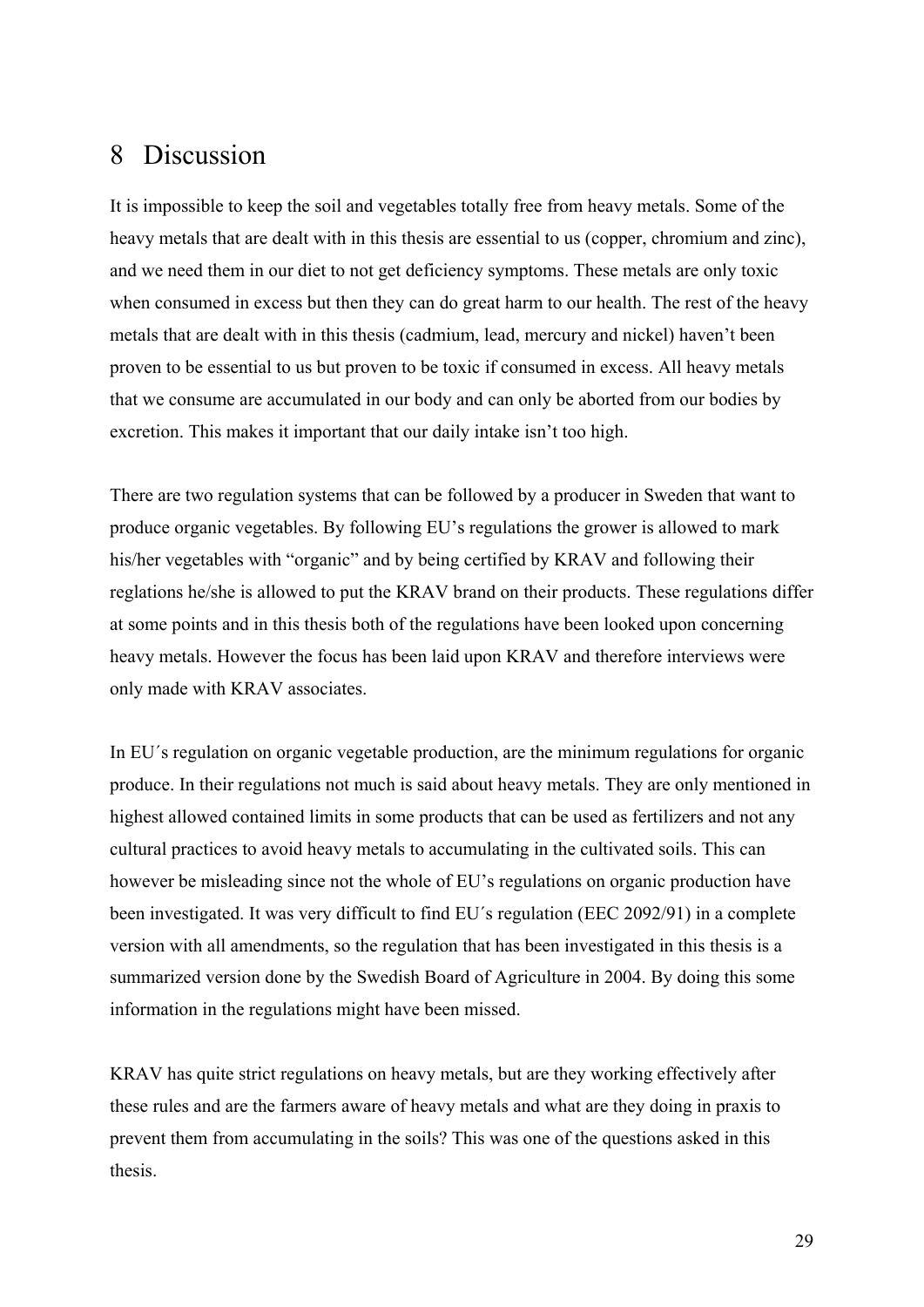By setting limits of allowed contribution of heavy metals through fertilizers and other products that sooner or later are delivered to the soil and setting the limit of distance to heavily trafficked roads, KRAV regulations work on preventing heavy metals to accumulate in the soil and finally be taken up by the plants. The regulations on disapproval if the soil or produce contain to high amounts of heavy metals, also works at preventing heavy metals to accumulate in the plants and by that keeping the heavy metals from human consumption. The decision on disapproving a cultivated soil is based on a risk assessment where KRAV asks the questions: is the substance tied to the soil particles and how big the risk is that the crop will take up the substance with the roots? These are valid question since the plant availability of heavy metals is dominated by different features to the soil, such as pH, mineralogy, soil texture and organic matter content. For cadmium it is also dominated by the cadmium/ zinc quota. I think that by doing a risk assessment KRAV gets a more truthful answer on if the heavy metals in the soil are available to be taken up by the plants than if only a test on the content of heavy metals in the soil was made. KRAV's regulations don't however say anything on cultural practices that can be done to prevent plants to take up heavy metals. There are several soil- and plant properties that effect the amount of heavy metals to be taken up by the plants. A way of controlling that heavy metals don't get taken up by the plants can be by prevention in the cultural practices;

- by keeping the pH at neutral or above;
- by application of organic matter to the soil;
- by keeping the cadmium/zinc quota lower than  $0.015$ ;
- by not growing plants that easily take up and accumulate heavy metals in the edible parts, on soils that are known to contain high amounts of heavy metals.

Above I have discussed KRAV's regulations, so what do the certified growers do to implement them and how do the KRAV-controller control that the regulations are followed? In the interviews that were made with the growers they couldn't answer precisely on how much fertilizer they used on the cultivated area each year but only gave a vague amount. This could be because the interviews were made over the phone and the growers didn't have the figures in their heads or because they didn't know. But if the growers don't know precisely how much fertilizer they use on the cultivated area it makes it very difficult for KRAV to make an accurate evaluation, from the form that is sent to the growers, on the risks of the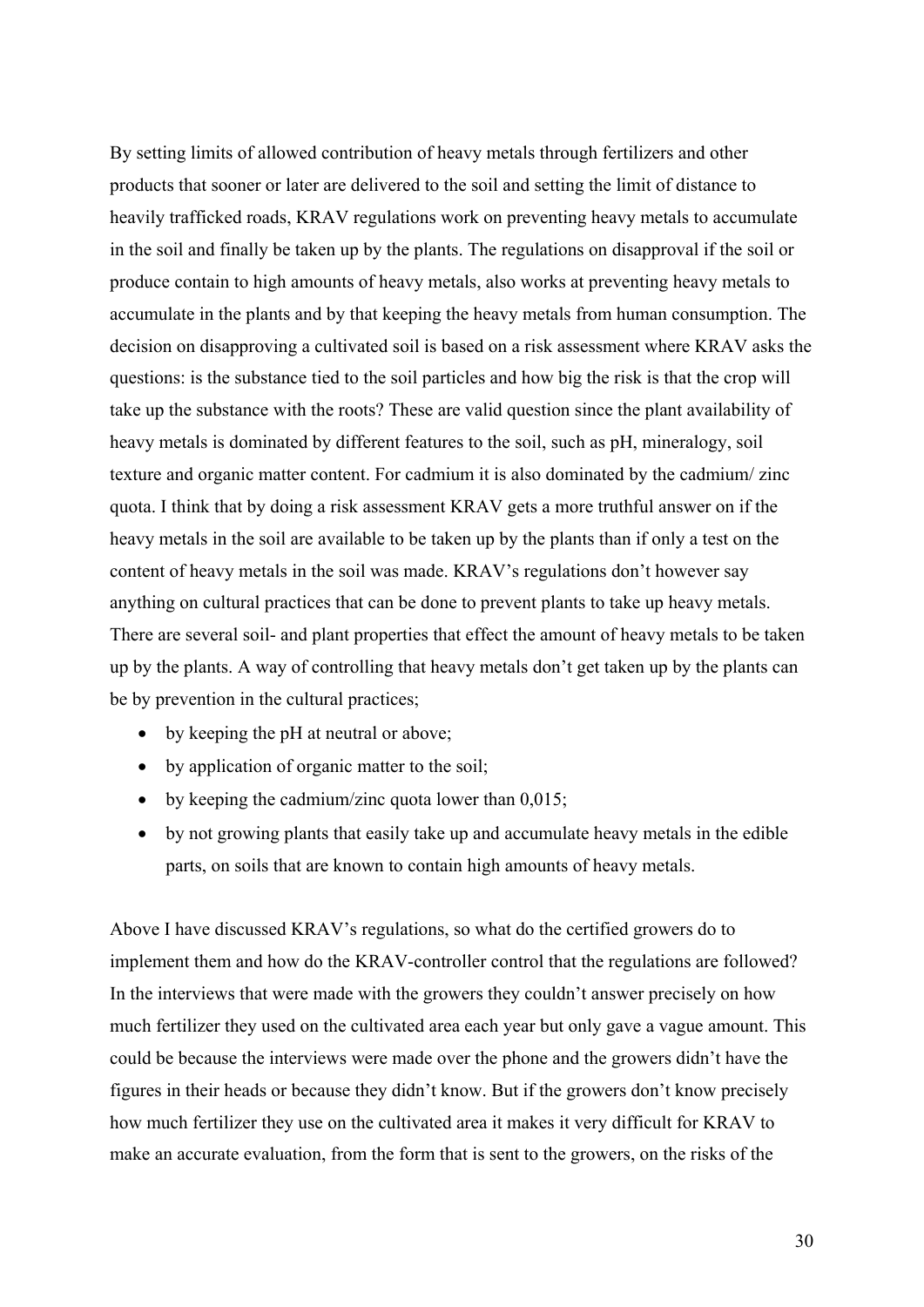limits for heavy metals being exceeded. From the interview with KRAV-controller number two the answer on how they prioritized to control heavy metals was that in practice the controller only looks on the fertilizers that are known to contain high amounts of heavy metals and rarely make calculations on the total input of heavy metals by different fertilizer based on the form the growers have to fill in and send to KRAV.

The growers also didn't take any conscious actions so that the contribution of heavy metals wouldn't exceed KRAV's limits. None of the four growers that were interviewed made a heavy metal balance for the crops. Neither had they done an analysis on heavy metals in the soil, except grower number 4 when Findus made tests for if they could use the land for crops to their baby food.

However, since the amount of heavy metals in the soil is related to the original material of the soil it is difficult to say that the soils doesn't contain a lot of heavy metals even if there wasn't a high content of heavy metals in the fertilizers that are applied to the soils. I think that a good measure to prevent high contents of heavy metals in the vegetables we eat would be to make a soil survey on the heavy metal content in the cultivated soils. However in the interview with KRAV-controller number 2 it was said that when new land is put under qualifying period for certification under KRAV there's made a soil survey. In these investigations some cultivated soils have been disapproved for containing to high amounts of heavy metals. That means that the soils must have been analyzed for their content of heavy metals. This is contradictory to what the growers answered in the interviews, where three of the growers answered that they never had done an analysis on heavy metals in their cultivated soils.

The regulations that KRAV has on heavy metals are quite strict on the sources that could be part of contributing heavy metals to the cultivated soils. This is good since heavy metals can have a really bad effect on our health if consumed in excess. Many of these symptoms are really frightening since it can affect our neurological systems. Vegetables are one of the food sources for heavy metals. For the average consumer one third of our cadmium intake is through vegetables and root crops. And for many of the other heavy metals non-occupational exposure is mainly through vegetables and meat. The problem could however be that these regulations don't seem to be implemented by the growers at least not consciously and that the controller doesn't prioritise heavy metals when controlling what have been applied to the cultivated soil by the grower.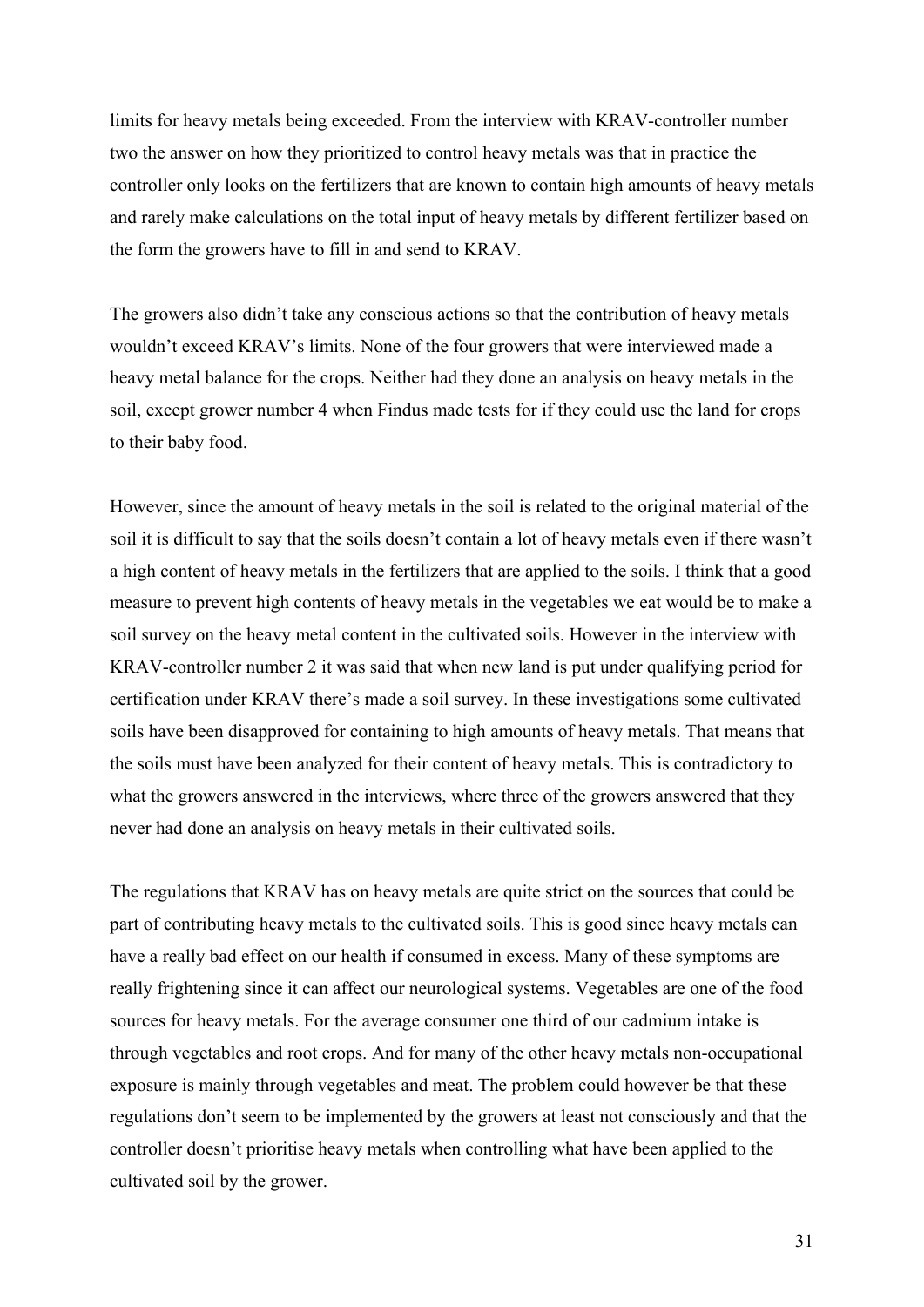In this study only four interviews were made with four different growers all located in the county of Skåne. The two controllers that were interviewed were also located in Skåne. These interviews are few and the participants are located in only one area of Sweden. This makes it problematic to assert the information from the interviews on all growers connected to KRAV and the information might not be generally approvable.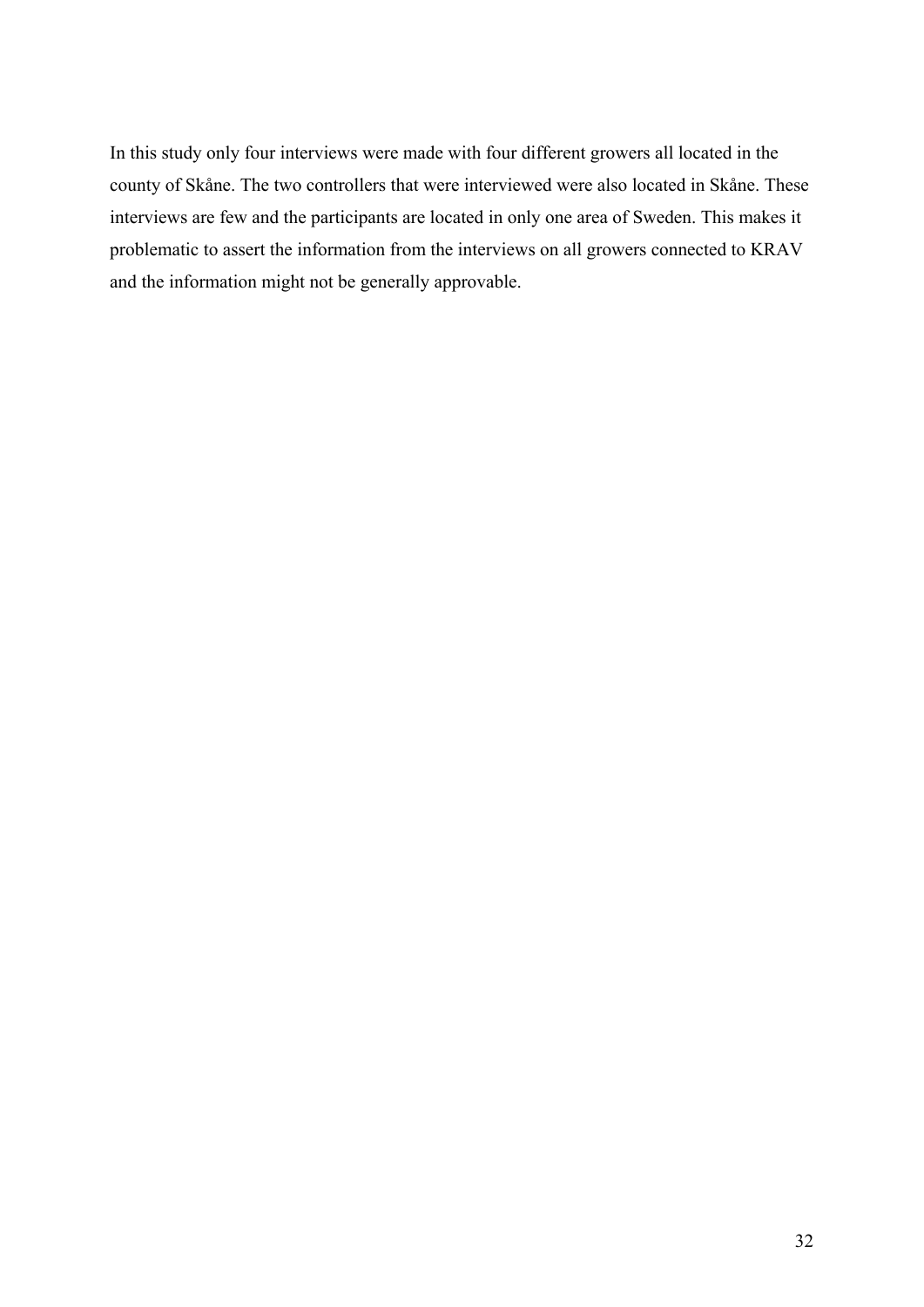## <span id="page-34-0"></span>9 Conclusion

The aim with this bachelor thesis was to see how KRAV relates to the possible accumulation of heavy metals in organically cultivated soils in a health aspect, if they have any regulations or praxis to keep heavy metals that enter the cultivated soils at a minimum level, and what the KRAV-certified growers are doing to prevent the accumulation of heavy metals.

KRAV have good and quite strict regulations on heavy metals. The only aspects that can be criticized are:

- that the growers who are the ones that should implement these regulations doesn't seem to be especially aware of heavy metals and what cultural practices they should use to prevent them from accumulate in the soil and taken up by the plants.
- that the controllers at KRAV have a low prioritising of controlling the amount of heavy metals that are applied to the cultivated soils by fertilization and if KRAV´s regulations on heavy metals are followed by the certified growers.

Study of EU's regulations on organic production showed that the summarized version of EU´s regulation wasn't very strict. Heavy metals are only mentioned in highest allowed contained limits in some products that can be used as fertilizers and not in combination with any cultural practices to avoid heavy metals to accumulating in the cultivated soils.

It is important that growers, regulation-controllers and regulation writers are aware of heavy metals and the problems that can materialize if the soils are accumulated with heavy metals since many of the heavy metals have severe effects on our health if consumed in excess.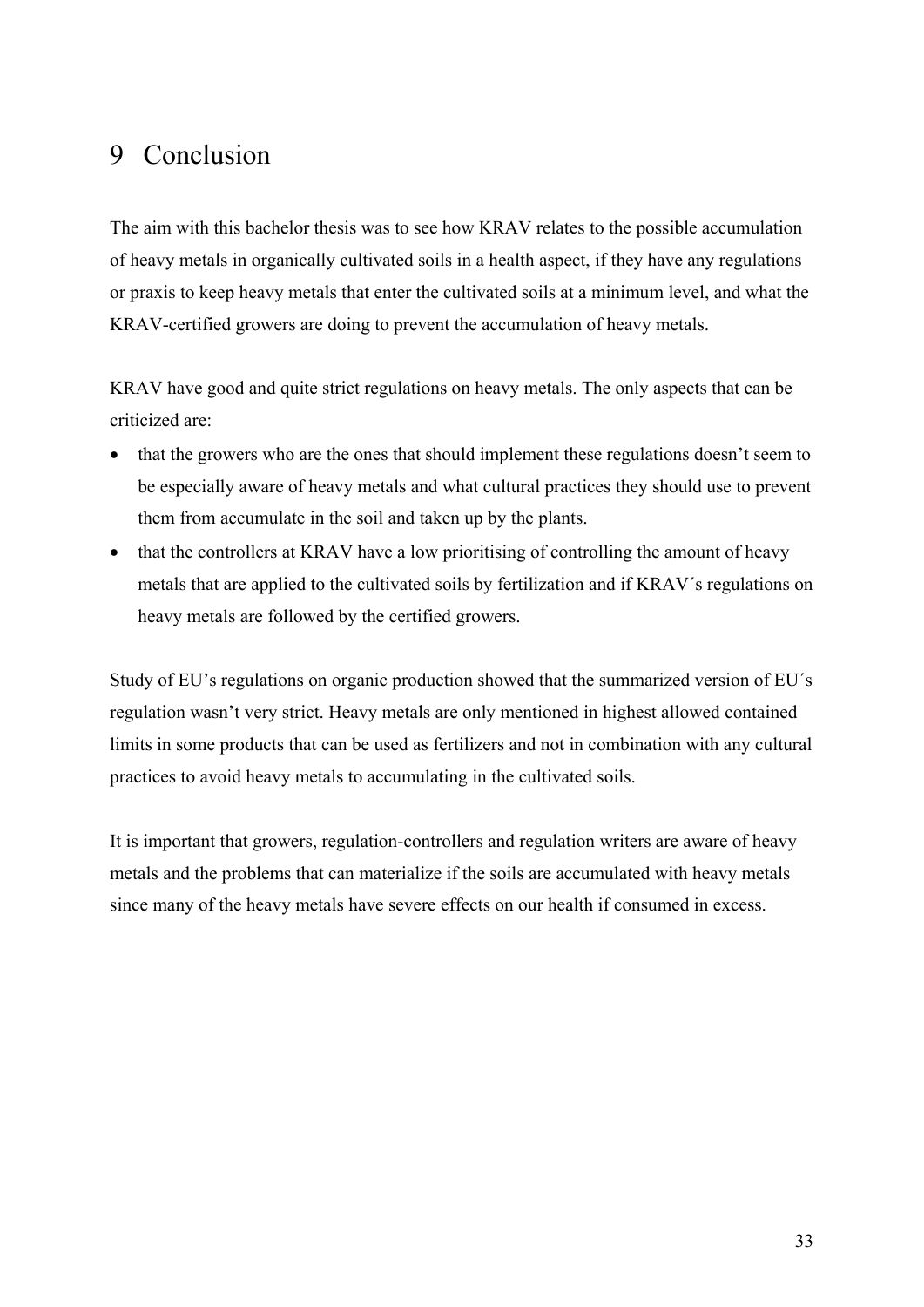## <span id="page-35-0"></span>10 References

- **Aaseth, J. & Norseth, T. (1986)** Cupper. Ingår i: Friberg, L. Nordberg, G. F. & Vouk, V. B. (Red); *Handbook on the toxicology of metals. Vol. II: Specific metals*. Elsevier Science Publishers B.V., Amsterdam, pp 233-253
- **Andersson, A. (1999)** *Stallgödselanvändningen miljö- och uthållighetsaspekter.* Fakta Jordbruk, no 19,
- **Arenesen, A. K. M. & Singh B. R. (1998)** Plan uptake and DTPA-extractability of Cd, Cu, Ni and Zn in a Norweigan alum shle soil as affected by previous addition of dary and pig manures and peat. *Canadian Journal of Soil Science*, vol 78, no 3: pp 531-539
- **Bergbäck, B. & Johansson, K. (1996)** *Metaller i stad och land kretslopp och kritisk belastning* (Rapport 4677). Statens naturvårdsverk
- **Brady, N. C. & Weil, R. R (2002)** *The Nature and properties of Soils*, thirteenth ed. Pearsons Education Ltd, New Jersey. pp 819-825
- **Bringmark, L. (1999)** Tungmetaller markbiologiska effekter och massbalanser. *Miljötrender från SLU,* no 1-2, pp 10-11
- **Bäcklin, B-M. & Thuvander, A. (1999)** *Miljö och folkhälsa* (Rapport 4904). Statens naturvårdsverk
- **Campbell, J. D. (2001)** Lifestyle, minerals and health. *Medical Hypotheses*, vol. 57, no. 5: pp 521-531
- **Chaney, R. L. & Ryan, J. A. (1994)** *Risk based standards for arsenic, lead and cadmium in urban soils. Summery of methods developed to estimate standards for Cd, Pb and As in urban soils.* Frankfurt am Main: DECHEMA
- **Clarkson, T.W. (1986)** Effects-general principles underlying the toxic action of metals. Ingår i: Friberg, L. Nordberg, G. F. & Vouk, V. B. (Red); *Handbool on the toxicology of metals. Vol. I: General aspects*. Elsevier Science Publishers B.V., Amsterdam, pp 145- 169
- **Davies, B. E. (1980)** Trace element pollution. Ingår i: Davis B. E. (Red.) *Applied soil trace elements*. John Wiley & Sons, New York; pp 287-351
- **de Bie, P., van de Sluis, B., Klomp, L. &Wijmenga, C. (2005)** The many faces of the copper metabolism protein MURRI/COMMDI. *Journal of Heredity,* vol 96, no 7: pp 803-811
- **Denkhaus, E. & Salnikow, K. (2002)** Nickel essentiality, toxicity and carcinogenicity. *Critical Reviews in Oncology/Hematology*, vol 42, pp 35-56
- **Eriksson, J. (1990)** *A field study on factors influencing Cd levels in soils and in grains of oats and winter wheat*. Water, Air and soil pollution 53. p 69-81
- **Eriksson, J. Öborn, I. & Andersson, A. (1996)** *Factors influencing Cd content in crops Results from Swedish field investigations*. Swedish J. agric. Res 26, p 125-133
- **Eriksson, J. Anderson, A. & Andersson, R. (1997)** *Tillståndet i svensk åkermark* (Rapport 4778). Statens Naturvårdsverk
- **Eriksson, S. (1992)** *Tungmetaller i åkermark*. Fakta Mark/växter. Nr 9,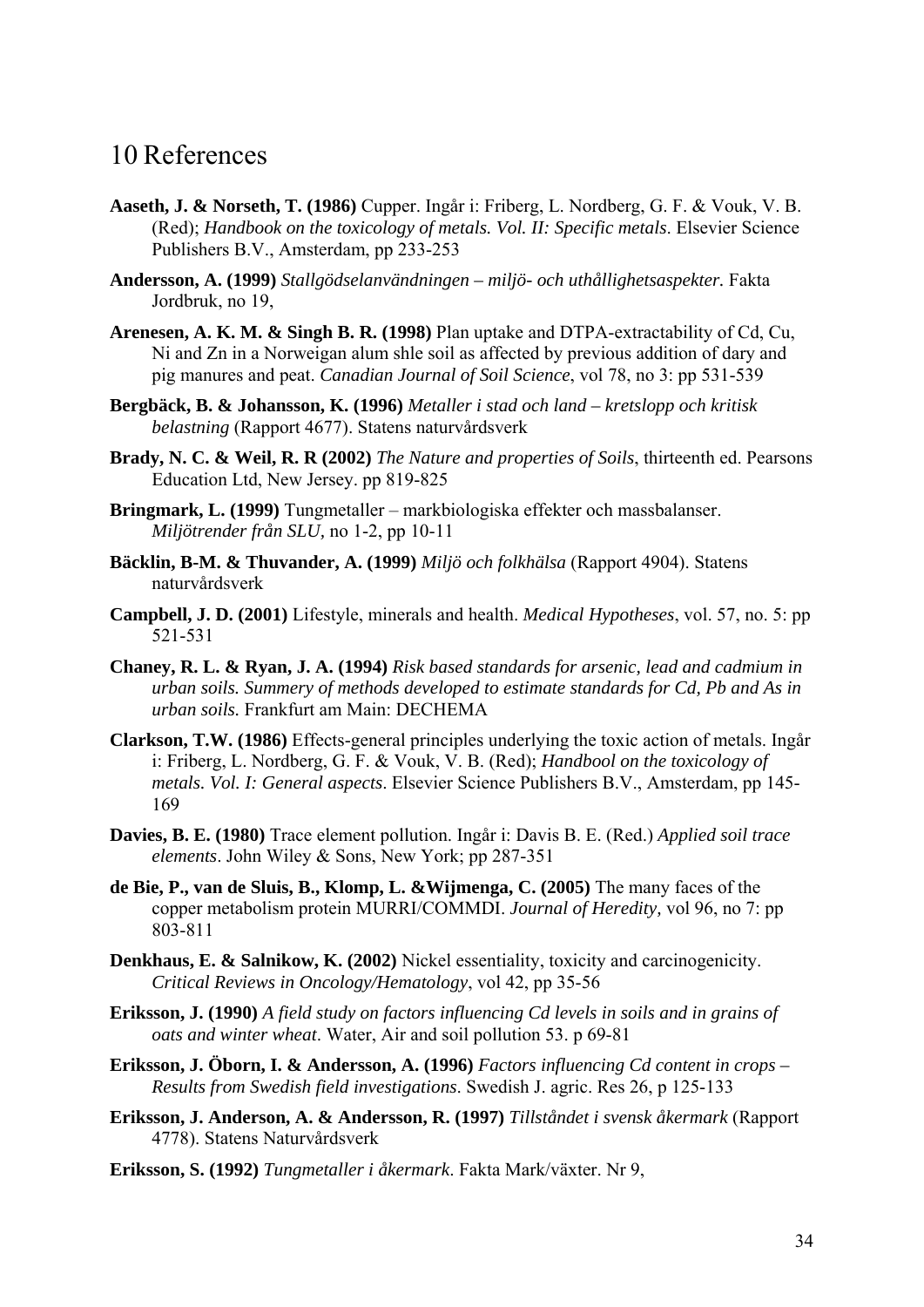- **François, M., Dubourguier, H-C., Li, D. & Douay, F. (2003)** Prediction of heavy metals in agricultural topsoils around two smelters by the physico-chemical parameters of the soils. *Aquatic Sciences,* vol 66: pp 78-85
- **Friberg, L. & Nordberg, G. F. (1986)** Introduction. Ingår i: Friberg, L. Nordberg, G. F. & Vouk, V. B. (Red); *Handbook on the toxicology of metals. Vol. I: General aspects*. Elsevier Science Publishers B.V., Amsterdam, pp 1-13
- **Hock, C., Drasch, G., Golombowski, S., Müller-Spahn, F., Willerhausen-Zönnchen, B., Schwarz, P., Hock, U., Growdon, J. H. & Nitsch, R. M. (1998)** Increased blood mercury levels in patients with Alzheimer's disease. *Journal of Neural Transmission* (Vol 105). pp 59-68
- **Hotz, C., Lowe, N. M., Araya, M. & Brown, K. H. (2003)** Assessment of the trace element status of individuals and popultions: The example of zinc and cupper. *The American society of nutritional science*, vol 133, no 5: pp 1563-1560

**Ismail, B. S., Farihah, K. & Khairiah, J. (2005)** Bioaccumulation of Metals in Vegetables from Selected Agricultural areas. *Bulletin of Environmental Contamination and Toxicity*, vol 74: pp 320-327

- **Jordbruksverket (2003)** *EG:s regler om ekologisk odling och kontroll av ekologiskt framställda jordbruksprodukter.* Elektronisk [tillgänlig] 2006-05-10
- **Järup, L. (2003)** Hazards of metal contamination. Ingår i *British medical bulletin*. The British Council, vol. 68: pp 167-182
- **Järup, L. & Carlsson, D. (1999)** Benskörhet och njurskador efter miljöexponering för kadmium I arbetet och omgivningen. Ingår i Bäcklin, B-M. & Thuvander, A. (Red.) *Miljö och folkhälsa* (Rapport 4904). Statens Naturvårdsvek p 76-83
- **Jörgensen, C. (2001)** *Prisbildning och efterfrågan på ekologiska livsmedel* (Rapport 2001:1). Livsmedelsekonomiska institutet, SLI.
- **Kara, E. E., Pirlak, U. & Özdilek, H. G (2004)** Evaluation of heavy metals (Cd, Cu, Ni, Pb and Zn) distribution in sowing regions of potato fields in the province of Niğde, Turkey. *Water, Air and Soil pollution*, vol. 153: pp 173-186
- **Koeppe, D. E. (1981)** Lead: Understanding the minimla toxicity of lead in plants. Ingår i: Lepp, N.W. (Red.); *Effect o heavy metal pollutionon plants, Vol. 1, Effect of trace metals on plant function.* Pollution monitoring series. Applied science Publishers, London, p 55-76
- **McBride, M. B. (2002)** Cadmium uptake by crops estimated from soil total Cd and pH. *Soil science*, vol 167 (1), pp 62-67
- **Moolenaar, S. W. (1998)** *Sustainable Management of Heavy Metals in Agro-ecosystems.*  Landbouwuniversiteit Wageningen
- **Pettersson, O. (1994a)** *Tungmetaller och grönsaker*. SLU Info/växter, Ultuna. Nr 40, 1994
- **Pettersson, O. (1994b)** Tungmetaller I oding och miljö. Ingår i serien: *Aktuellt från lantbruksuniversitetet*, SLU Info/Redaktionen
- **Shrivastava, R., Upreti, R. K., Seth, P. K. & Chaturvedi, U. C. (2002)** Effects of chromium on the immune system. *FEMS Immunology and Medical Microbiology*, vol 34, pp 1-7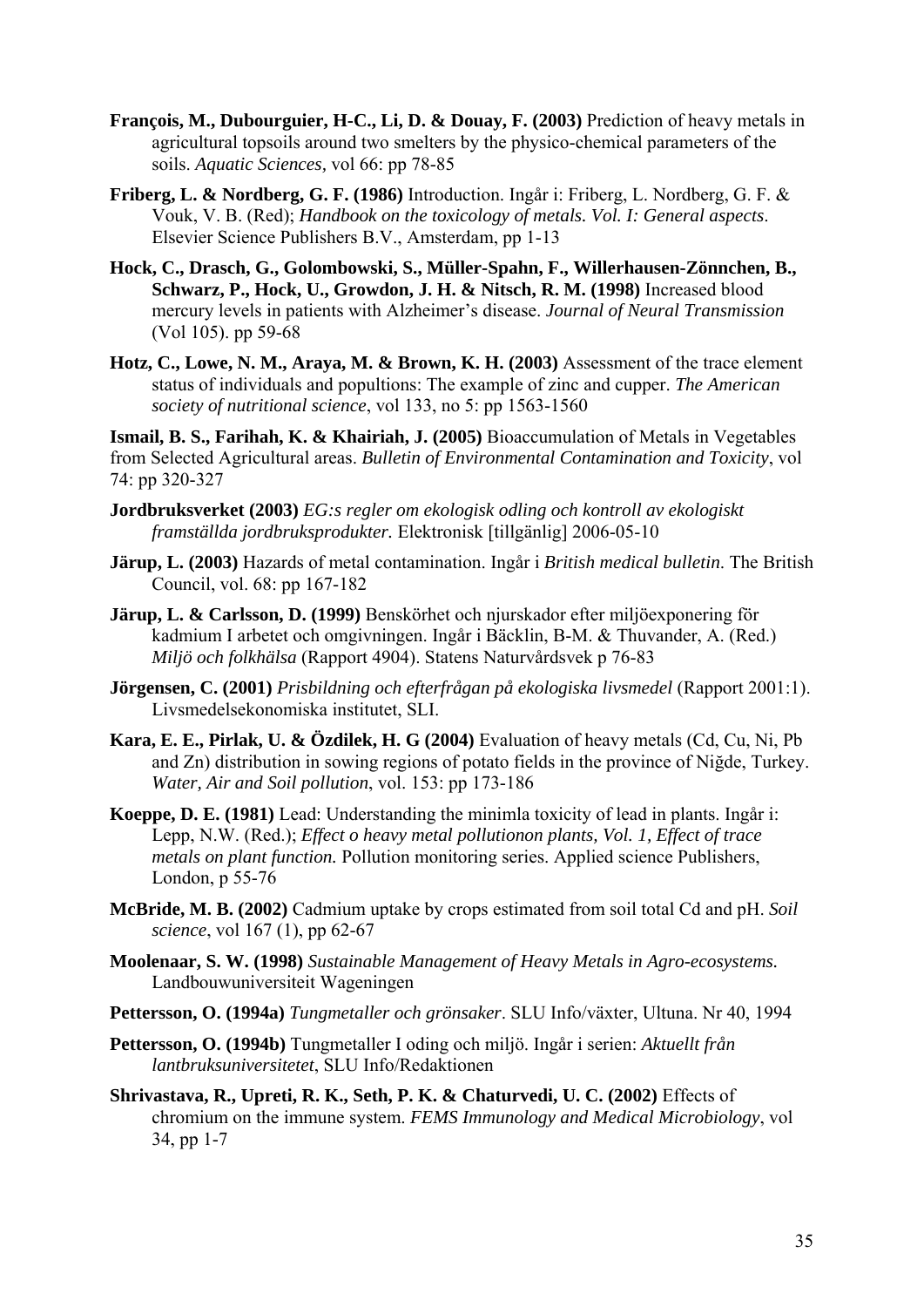- **Stedman's Medical Dictionary (2002)** *The American Heritage* Elektronisk. [tillgänglig] <http://dictionary.reference.com/search?q=excretion> 2006-05-14
- **Steineck, S. Gustafson, G. Andersson, A. Tersmeden, M. & Bergström, J. (1999)**  *Stallgödselns innehåll av växtnäring och spårelement* (Rapport 4974). Statens Naturvårdeverk
- **Tsuchiya, K. (1986)** Lead. Ingår i: Friberg, L. Nordberg, G. F. & Vouk, V. B. (Red); *Handbook on the toxicology of metals. Vol. II: Specific metals*. Elsevier Science Publishers B.V., Amsterdam, pp 298-253
- **Wivstad, M., Milestad, R. & Lund, V. (2004)** *Regelverk möjligheter och hinder att uppnå målen för ekologiskt lantbruk.* Centrum för uthålligt lantbruk, SLU.
- **Zahir, F., Rizwi, S. J., Haq, S. K. & Khan, R. H. (2005)** Low dose mercury toxicity and human health. *Environmental Toxicology and Pharmacology*, vol 20, pp 351-360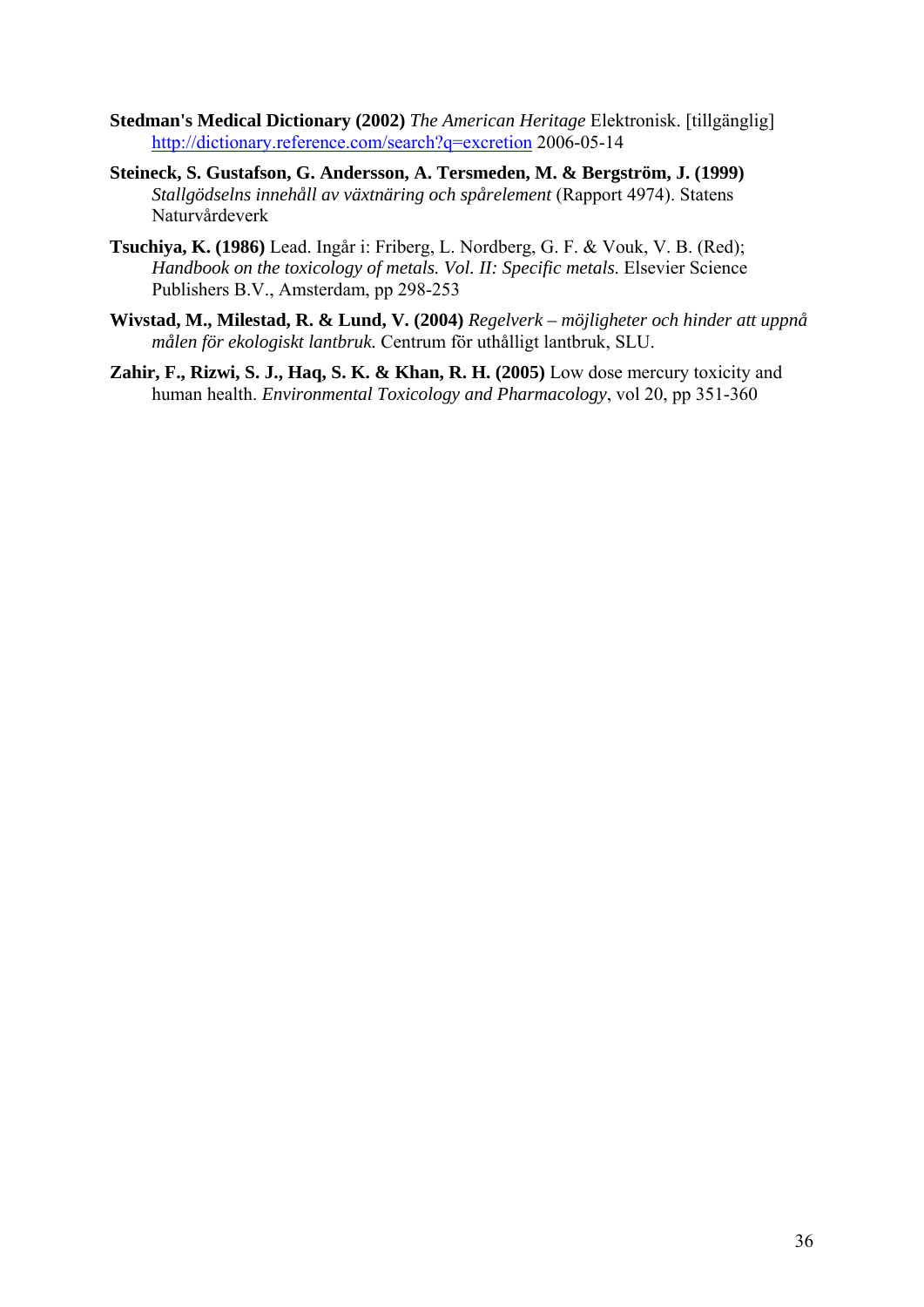## <span id="page-38-0"></span>11 Appendix 1

## *11.1Frågor ställda till 4 stycken KRAV-odlare*

## Gårdsbeskrivning

- 1. När lades gården om till ekologisk odling?
- 2. Vad har ni för produktion på gården? -grödor -djur -växthus
- 3. Hur stor odlad areal har ni? -arrende
- 4. På hur många hektar odlas det köksväxter inklusive potatis?
- 5. Vad är det för jordart på åkrarna? -skiljer den sig
- 6. Vad har ni för växtföljd?
- 7. Har ni olika växtföljder för jordarterna? -lerjord (tung) -sandjord (lätt)

## Växtnäring

- 1. Vad använder ni för gödsel? -från gården -inköpta -vilken typ av produkt
- 2. Hur stor giva ger ni av respektive produkt?
- 3. Skiljer gödslingen mellan jordarterna/växtföljderna eller den arrenderade marken?
- 4. Gör ni en gödslingsplan för varje gröda?
- 5. Gör ni en växtnäringsbalans? -själv, för hand, eller med hjälp av ett data program (STANK) -med hjälp av rådgivare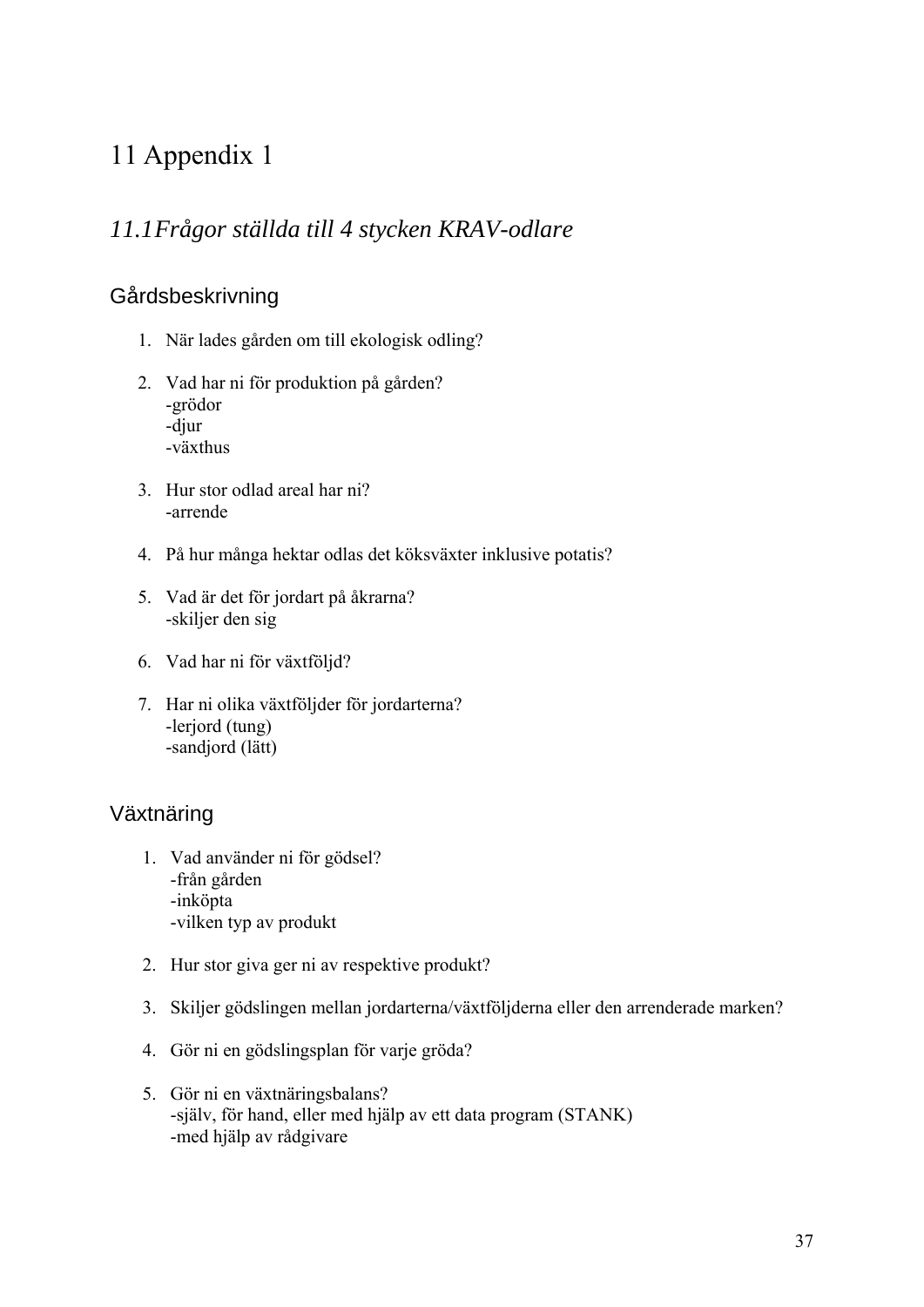<span id="page-39-0"></span>6. Gör ni en tungmetallsbalans för t ex cadmium?

### Analyser

1. Gör ni någon analys av pH i marken? -i så fall vad har ni för pH -matjord -alv

Mull halt?

- 2. Gör ni några jordanalyser/markkartering? -vilka -hur ofta -när gjorde ni någon senast
- 3. Har ni gjort någon analys av tungmetaller i marken (totalanalys)? -matjord -alv
- 4. Hur går ni till väga för att hålla nere värdena på tungmetaller så att den inte överskrider gränserna som KRAV satt upp. (bilaga 3, Regler för KRAV-godkänd produktion 2004)

### *11.2Frågor ställda till Krav- kontrollant 1*

- 1. Hur kontrollerar ni att KRAV: s regler runt "växtnärings- och tungmetallbalanser" följs?
- 2. Enligt KRAV: s regel §4.2.5 så får det inte tillföras mer tungmetaller under en 5: års period än de mängder som finns i bilaga 3 i KRAV: s regler 2004. Hur kontrollerar ni att mängderna på tillförda tungmetaller inte överstiger dessa gränser?
- 3. Enligt KRAV: s regel §4.2.2 så har KRAV makten att underkänna en odlingsplats om den har för höga halter av tungmetaller. Hur går ni till väga för att ta reda på om en odlingsplats har för höga halter av tungmetaller?
- 4. Enligt KRAV: s regel §2.9.5 kan höga halter av tungmetaller i produkten vara skäl för sanktion, underkännande, uppsägning av anslutningsavtal eller avstängning. Hur går ni tillväga för att kontrollera om tex. grönsaker eller andra produkter har för höga värden av tungmetaller?
- 5. Har några odlare eller deras produkter underkänts av KRAV:s tungmetallregler?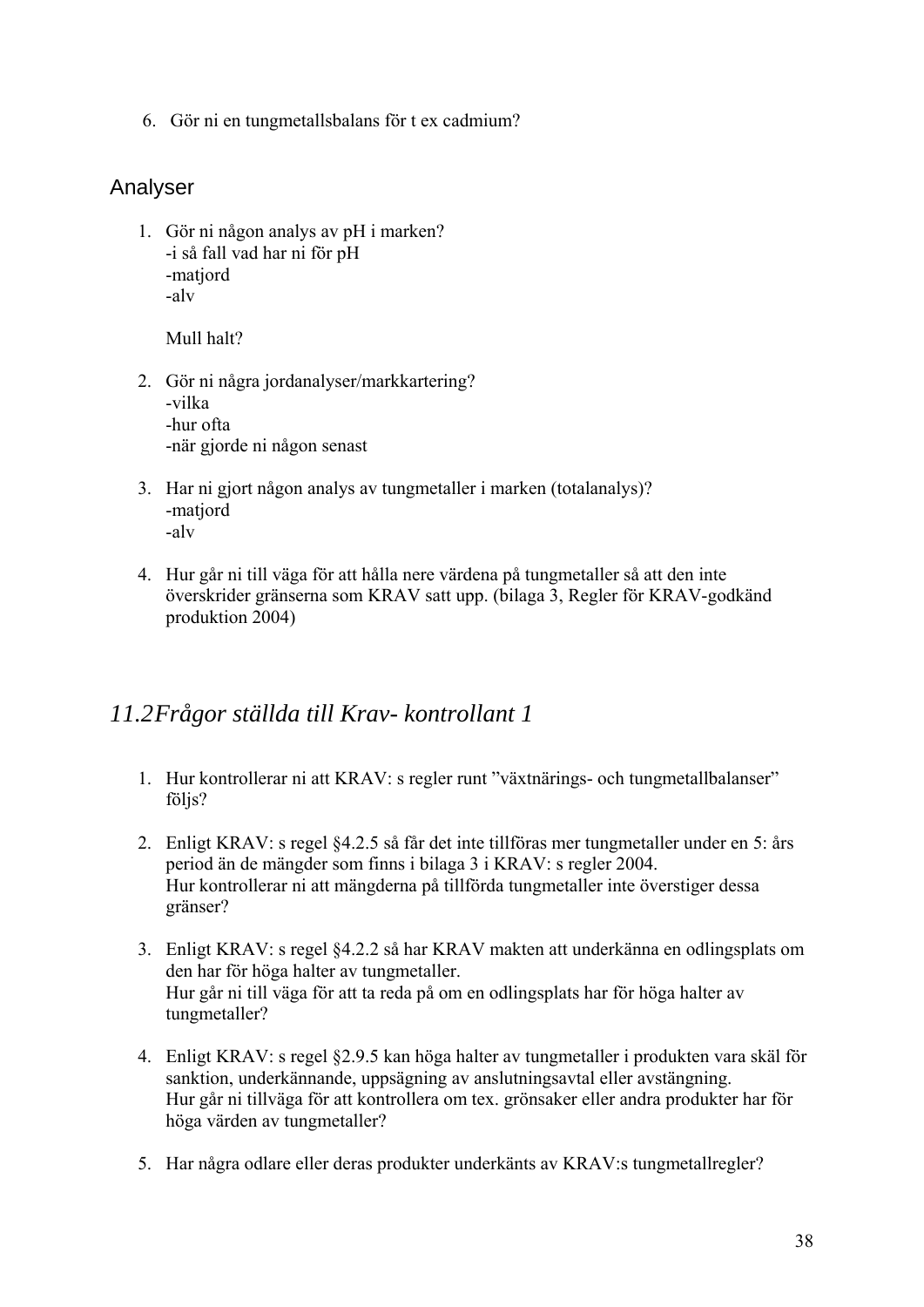## <span id="page-40-0"></span>*11.3Frågor ställda till KRAV-kontrollant 2*

- 1. 2004 skulle KRAV gradvis implementera ett miljöledningssystem där de första stegen skulle vara att göra en växtnäringsbalans, markkartering/jordanalys och växtodlingsplan. - Har detta miljöledningssystem blivit implementerat idag och gör odlarna en växtnäringsplan, markkartering/jordanalys och växtodlingsplan?
- 2. Tar detta miljöledningssystem upp tungmetaller?
- 3. Känner du till några odlare eller deras produkter som har blivit underkända p.g.a. för höga tungmetall halter?
- 4. Hur prioriterar ni tungmetaller vid kontroll?

### *11.4Frågor ställda till, KRAV centrala regelskrivare*

- 1. Vilken bakgrund/bakomliggande orsak finns till de värden som är satta i KRAV: s regel 4.2.5, att det inte får tillföras mer tungmetaller under en 5: års period än de mängder som finns i bilaga 3 i KRAV: s regler 2004? Finns det något bakgrundsmaterial/rapport hos KRAV rörande detta?
- 2. I Kravs regel 4.2.2 stå det att Krav har makten att underkänna en odlingsplats om den har för höga halter av tungmetaller. Finns det något bakgrundsmaterial/rapport hos KRAV rörande detta?
- 3. Hur kontrollerar KRAV att detta regelverk efterföljs?
- 4. Har några odlare eller deras produkter underkänts pga KRAV:s tungmetallregler?